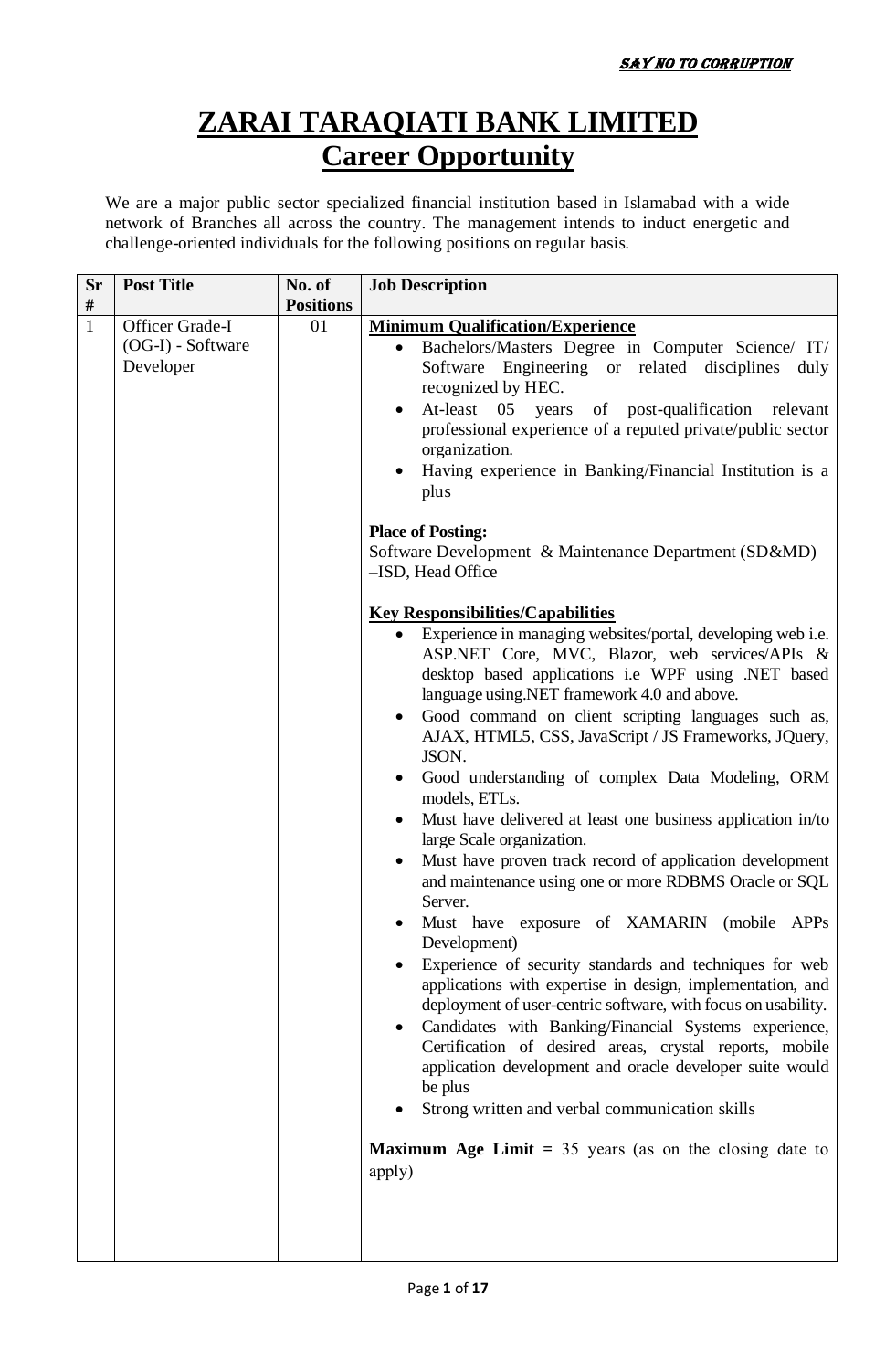| $\overline{2}$ | Officer Grade-II<br>$(OG-II)$ - Web<br>Developer  | 01 | <b>Minimum Qualification/Experience</b><br>Bachelors/Masters Degree in Computer Science/ IT/<br>Software Engineering or related disciplines duly<br>recognized by HEC.<br>At-least 03 years of post-qualification relevant<br>professional experience of a reputed private/public<br>sector organization<br>Having experience in Banking/Financial Institution is a<br>plus<br><b>Place of Posting:</b><br>Software Development & Maintenance Department (SD&MD)<br>- ISD, Head Office<br><b>Key Responsibilities/Capabilities</b><br>Designing and managing the web applications frontend,<br>$\bullet$<br>back-end including database and server integration.<br>Must have proven experience of WordPress<br>Development<br>Generating WordPress themes and plugins.<br>$\bullet$<br>Must have knowledge of front-end technologies<br>$\bullet$<br>including CSS, JavaScript, HTML5, and jQuery.<br>Must have Strong understanding of PHP & MySQL<br>$\bullet$<br>back-end development<br>Must have knowledge of how to interact with RESTful<br>$\bullet$<br>APIs and formats (JSON, XML)<br>Must have exposure of XAMARIN (mobile APPs<br>$\bullet$<br>Development)<br>Helping formulate an effective, responsive design and<br>$\bullet$<br>turning it into a working theme and plugin.<br>Candidate with experience in managing websites/portal,<br>$\bullet$<br>developing web pages and web services using. NET<br>based language (C#, VB. NET) and .NET framework<br>4.0+ with development /maintenance using Oracle, SQL<br>Server will be preferred<br>Must have delivered at least one business application<br>$\bullet$<br>in/for large Scale organization.<br>Experience of security standards and techniques for web<br>applications with expertise in design, implementation,<br>and deployment of user-centric software, with focus on<br>usability.<br>Candidates with Banking/Financial Systems experience will<br>be preferred.<br>Strong written and verbal communication skills |
|----------------|---------------------------------------------------|----|-------------------------------------------------------------------------------------------------------------------------------------------------------------------------------------------------------------------------------------------------------------------------------------------------------------------------------------------------------------------------------------------------------------------------------------------------------------------------------------------------------------------------------------------------------------------------------------------------------------------------------------------------------------------------------------------------------------------------------------------------------------------------------------------------------------------------------------------------------------------------------------------------------------------------------------------------------------------------------------------------------------------------------------------------------------------------------------------------------------------------------------------------------------------------------------------------------------------------------------------------------------------------------------------------------------------------------------------------------------------------------------------------------------------------------------------------------------------------------------------------------------------------------------------------------------------------------------------------------------------------------------------------------------------------------------------------------------------------------------------------------------------------------------------------------------------------------------------------------------------------------------------------------------------------------------------------------------------------------------------------------|
|                |                                                   |    | <b>Maximum Age Limit</b> = 32 years (as on the closing date to<br>apply)                                                                                                                                                                                                                                                                                                                                                                                                                                                                                                                                                                                                                                                                                                                                                                                                                                                                                                                                                                                                                                                                                                                                                                                                                                                                                                                                                                                                                                                                                                                                                                                                                                                                                                                                                                                                                                                                                                                              |
| 3              | Officer Grade-II<br>(OG-II) - Technical<br>Writer | 01 | <b>Minimum Qualification/Experience</b><br>Bachelors/Masters Degree in Computer Science/ IT/<br>Software Engineering or related disciplines duly<br>recognized by HEC.<br>At-least 03 years of post-qualification relevant<br>professional experience of a reputed private/public<br>sector organization<br>Having experience in Banking/Financial Institution is<br>preferred                                                                                                                                                                                                                                                                                                                                                                                                                                                                                                                                                                                                                                                                                                                                                                                                                                                                                                                                                                                                                                                                                                                                                                                                                                                                                                                                                                                                                                                                                                                                                                                                                        |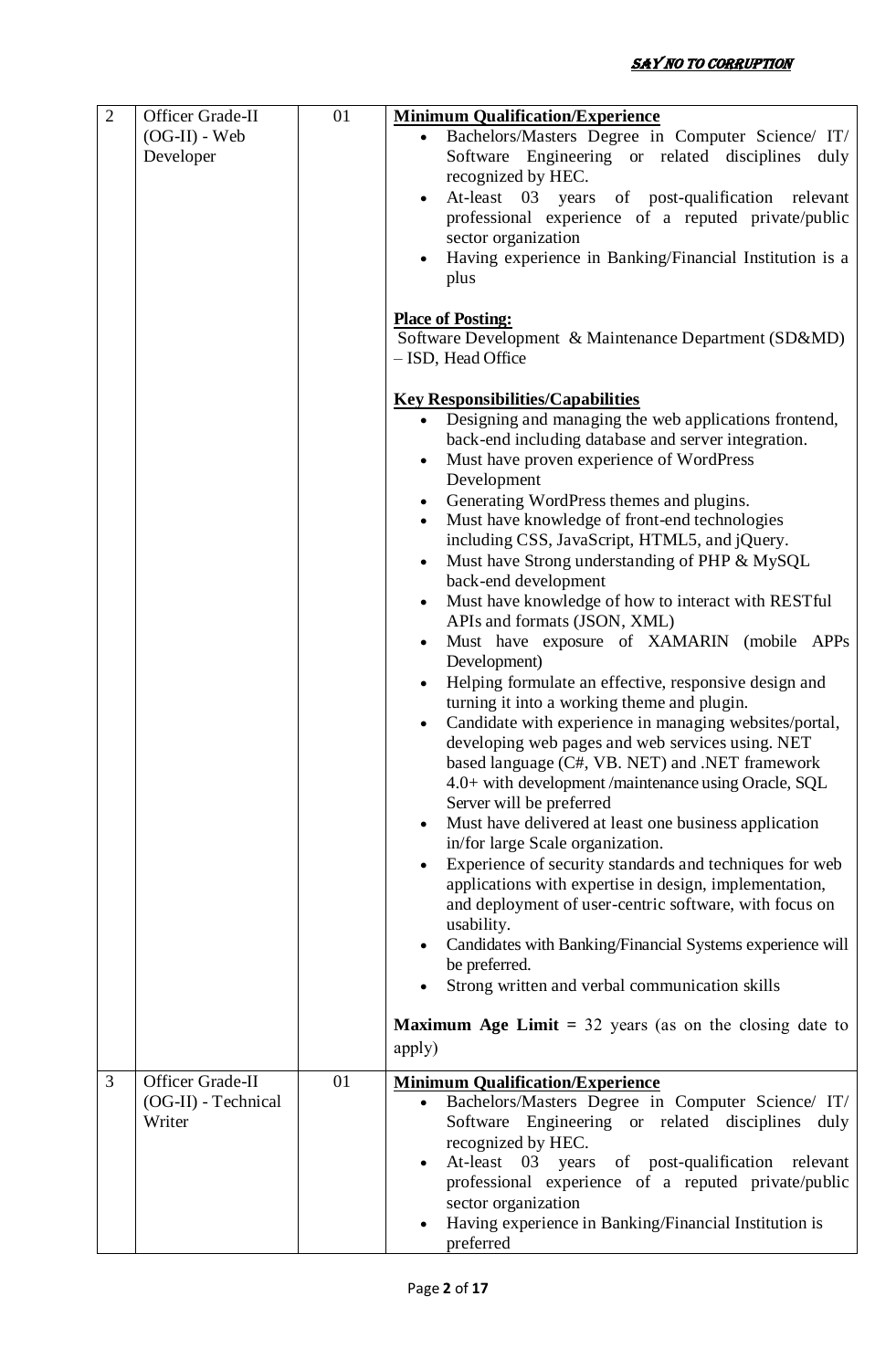|                                                                                |    | <b>Place of Posting:</b><br>Software Development & Maintenance Department (SD&MD)<br>- ISD, Head Office<br><b>Key Responsibilities/Capabilities</b><br>Proven working experience in technical writing of<br>software documentation<br>Ability to deliver high quality documentation paying<br>$\bullet$<br>attention to detail<br>Ability to quickly grasp complex technical concepts and<br>make them easily understandable in text and pictures<br>Basic familiarity with the SDLC and software<br>$\bullet$<br>development<br>Excellent writing skills in English<br>Strong working knowledge of Microsoft Office<br>$\bullet$<br>Strong written and verbal communication skills<br>$\bullet$<br><b>Maximum Age Limit</b> = $32$ years (as on the closing date to<br>apply)                                                                                                                                                                                                                                                                                                                                                                                                                                                                                                                                                                                                                                                                                                                                                                                                                                                                                                                                                                                                                                                                              |
|--------------------------------------------------------------------------------|----|-------------------------------------------------------------------------------------------------------------------------------------------------------------------------------------------------------------------------------------------------------------------------------------------------------------------------------------------------------------------------------------------------------------------------------------------------------------------------------------------------------------------------------------------------------------------------------------------------------------------------------------------------------------------------------------------------------------------------------------------------------------------------------------------------------------------------------------------------------------------------------------------------------------------------------------------------------------------------------------------------------------------------------------------------------------------------------------------------------------------------------------------------------------------------------------------------------------------------------------------------------------------------------------------------------------------------------------------------------------------------------------------------------------------------------------------------------------------------------------------------------------------------------------------------------------------------------------------------------------------------------------------------------------------------------------------------------------------------------------------------------------------------------------------------------------------------------------------------------------|
| Senior Vice<br>$\overline{4}$<br>President, (SVP),<br>IT-Project<br>Management | 01 | <b>Minimum Qualification/Experience</b><br>Bachelors/Masters Degree in<br>Project Management/<br>Computer Science/ IT/ Software Engineering or related<br>disciplines duly recognized by HEC.<br>At-least 15 years of post-qualification relevant professional<br>$\bullet$<br>experience in comparable position in a reputed private/<br>public sector organization<br>Candidate with Project Management Certification is<br>preferable.<br><b>Place of Posting:</b><br>IT-Project Management Department (IT-PMD)- ISD, Head Office<br><b>Key Responsibilities/Capabilities</b><br>Ability to Coordinate internal resources and third parties/<br>vendors for the flawless execution of projects<br>Ensure that all projects are delivered on-time, within scope and<br>within budget<br>Assist in the definition of project scope and objectives,<br>$\bullet$<br>involving all relevant stakeholders and ensuring technical<br>feasibility<br>Ensure resource availability and allocation<br>$\bullet$<br>Develop a detailed project plan to monitor and track progress<br>$\bullet$<br>Manage changes to the project scope, project schedule and<br>$\bullet$<br>project costs using appropriate verification techniques<br>Measure project performance using appropriate tools and<br>$\bullet$<br>techniques<br>Report and escalate to management as needed<br>٠<br>Manage relationship with internal client and all stakeholders<br>$\bullet$<br>Perform risk management to minimize project risks<br>٠<br>Establish and maintain relationships with third parties/vendors<br>$\bullet$<br>Delegate project tasks based on junior staff members' individual<br>$\bullet$<br>strengths, skill sets and experience levels<br>Track project performance, specifically to analyze the<br>$\bullet$<br>successful completion of short and long-term goals |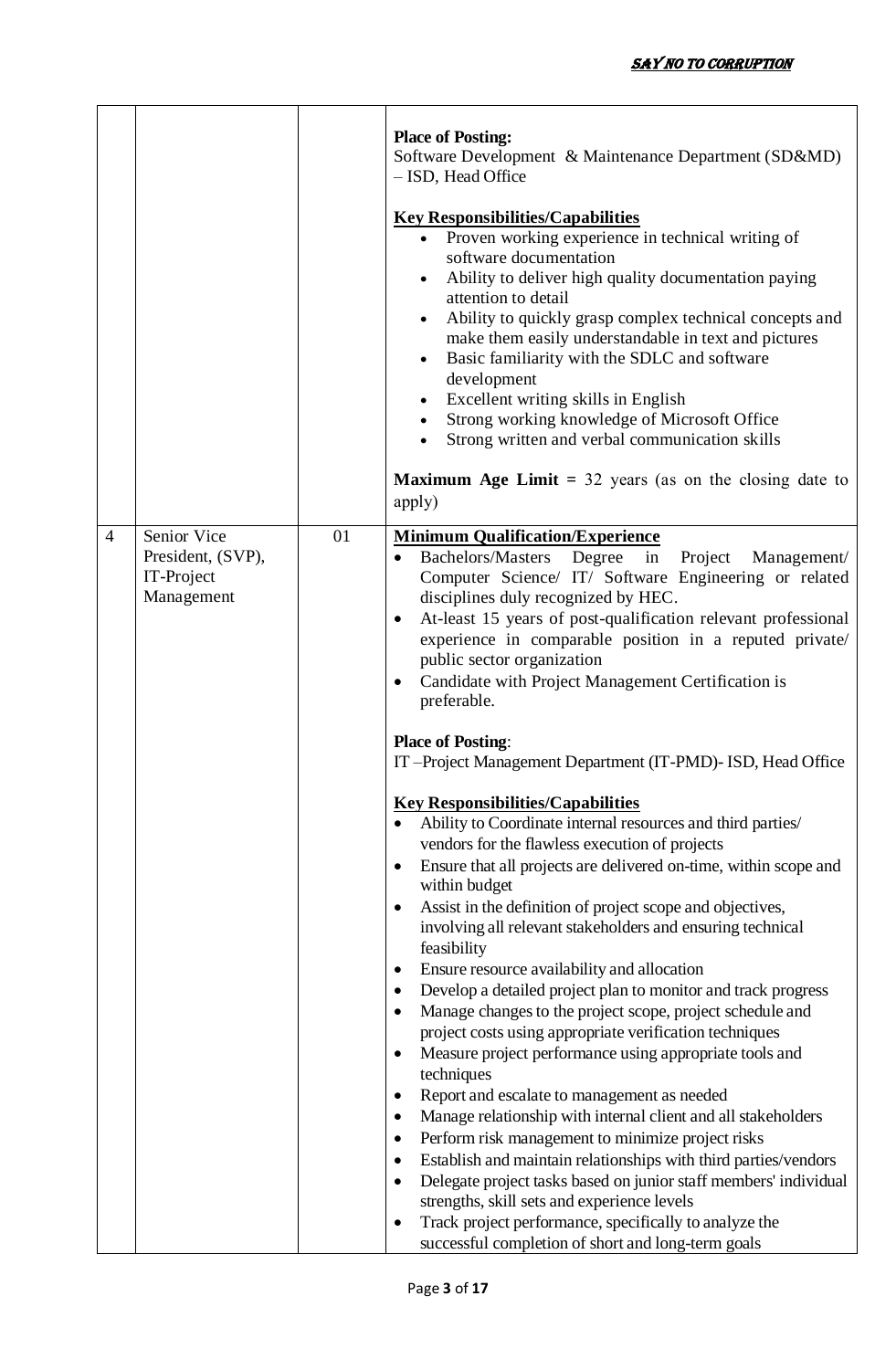|   |                                                   |    | Meet budgetary objectives and make adjustments to project<br>٠<br>constraints based on financial analysis<br>Develop comprehensive project plans to be shared with clients<br>$\bullet$<br>as well as other staff members<br>Use and continually develop leadership skills<br>٠<br>Develop spreadsheets, diagrams and process maps to document<br>٠<br>needs<br><b>Maximum Age Limit = 50 years (as on the closing date to</b><br>apply)                                                                                                                                                                                                                                                                                                                                                                                                                                                                                                                                                                                                                                                                                                                                                                                                                                                                                                                                                                                                                                                                                                                                                                                                                                                                                               |
|---|---------------------------------------------------|----|----------------------------------------------------------------------------------------------------------------------------------------------------------------------------------------------------------------------------------------------------------------------------------------------------------------------------------------------------------------------------------------------------------------------------------------------------------------------------------------------------------------------------------------------------------------------------------------------------------------------------------------------------------------------------------------------------------------------------------------------------------------------------------------------------------------------------------------------------------------------------------------------------------------------------------------------------------------------------------------------------------------------------------------------------------------------------------------------------------------------------------------------------------------------------------------------------------------------------------------------------------------------------------------------------------------------------------------------------------------------------------------------------------------------------------------------------------------------------------------------------------------------------------------------------------------------------------------------------------------------------------------------------------------------------------------------------------------------------------------|
| 5 | Vice President,<br>(VP), IT-Project<br>Management | 01 | <b>Minimum Qualification/Experience</b><br><b>Bachelors/Masters</b><br>Degree<br>in<br>Project<br>Management/<br>$\bullet$<br>Computer Science/ IT/ Software Engineering or related<br>disciplines duly recognized by HEC.<br>At-least 10 years of post-qualification relevant professional<br>٠<br>experience in comparable position in a reputed private/<br>public sector organization<br>Candidate with Project Management Certification is<br>$\bullet$<br>preferable.                                                                                                                                                                                                                                                                                                                                                                                                                                                                                                                                                                                                                                                                                                                                                                                                                                                                                                                                                                                                                                                                                                                                                                                                                                                            |
|   |                                                   |    | <b>Place of Posting:</b><br>IT-Project Management Department (IT-PMD)- ISD, Head Office<br><b>Key Responsibilities/Capabilities</b><br>Ability to Coordinate internal resources and third parties/<br>٠<br>vendors for the flawless execution of projects<br>Ensure that all projects are delivered on-time, within scope and<br>٠<br>within budget<br>Assist in the definition of project scope and objectives,<br>involving all relevant stakeholders and ensuring technical<br>feasibility<br>Ensure resource availability and allocation<br>٠<br>Develop a detailed project plan to monitor and track progress<br>$\bullet$<br>Manage changes to the project scope, project schedule and<br>$\bullet$<br>project costs using appropriate verification techniques<br>Measure project performance using appropriate tools and<br>$\bullet$<br>techniques<br>Report and escalate to management as needed<br>٠<br>Manage relationship with internal client and all stakeholders<br>٠<br>Perform risk management to minimize project risks<br>٠<br>Establish and maintain relationships with third parties/vendors<br>٠<br>Delegate project tasks based on junior staff members' individual<br>٠<br>strengths, skill sets and experience levels<br>Track project performance, specifically to analyze the<br>$\bullet$<br>successful completion of short and long-term goals<br>Meet budgetary objectives and make adjustments to project<br>٠<br>constraints based on financial analysis<br>Develop comprehensive project plans to be shared with clients<br>٠<br>as well as other staff members<br>Use and continually develop leadership skills<br>Develop spreadsheets, diagrams and process maps to document<br>$\bullet$<br>needs |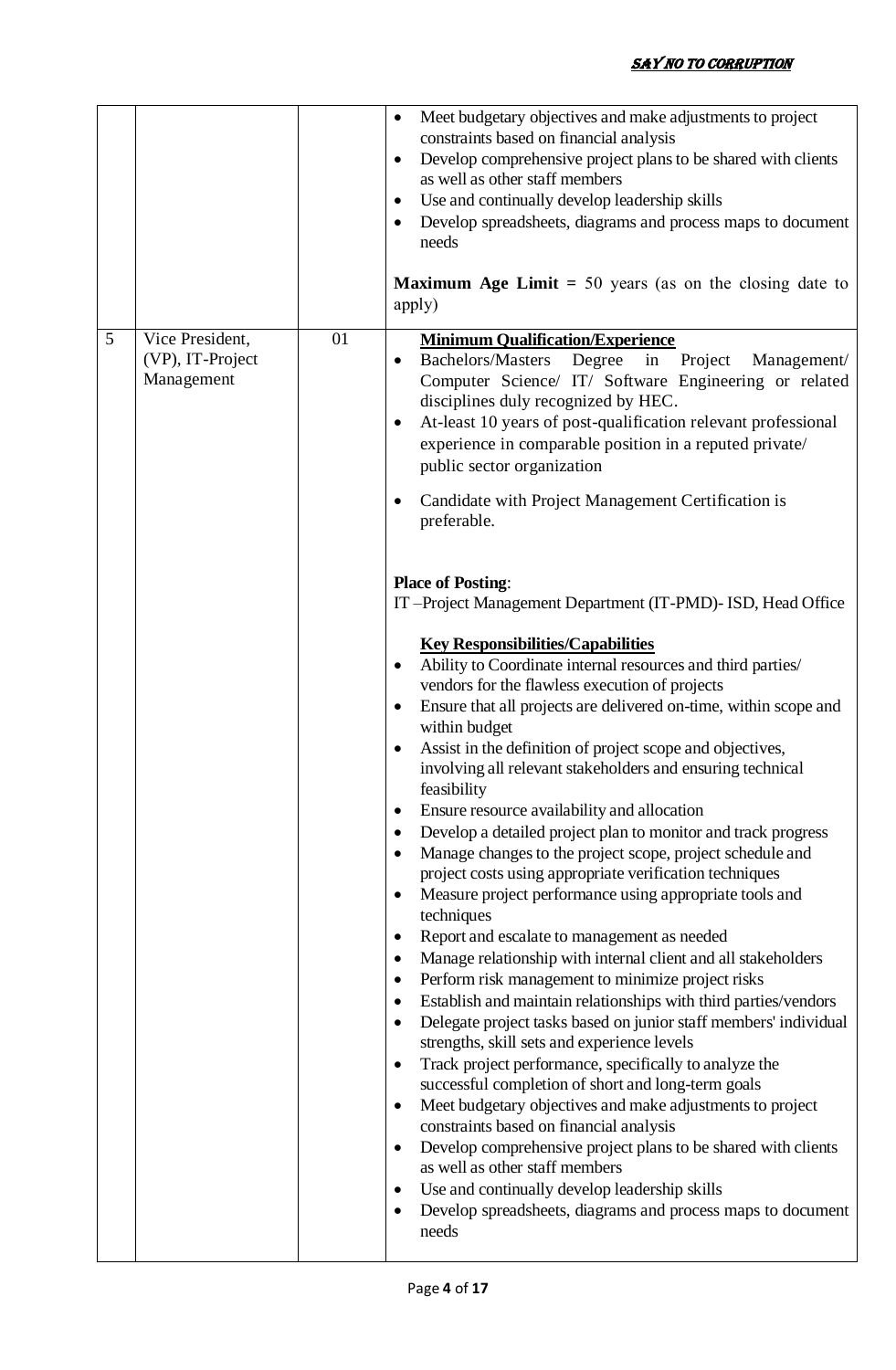|    |                                                        |    | <b>Maximum Age Limit</b> = 45 years (as on the closing date to<br>apply)                                                                                                                                                                                                                                                                                                                                                                                                                                                                                                                                                                                                                                                                                                                                                                                                                                                                                                     |
|----|--------------------------------------------------------|----|------------------------------------------------------------------------------------------------------------------------------------------------------------------------------------------------------------------------------------------------------------------------------------------------------------------------------------------------------------------------------------------------------------------------------------------------------------------------------------------------------------------------------------------------------------------------------------------------------------------------------------------------------------------------------------------------------------------------------------------------------------------------------------------------------------------------------------------------------------------------------------------------------------------------------------------------------------------------------|
| 06 | Senior Vice<br>President (SVP) - IT<br><b>Networks</b> | 01 | <b>Minimum Qualification/Experience</b><br>Bachelors/Masters Degree in Computer Science/ IT/<br>$\bullet$<br>Network, Telecom or related disciplines duly recognized by<br>HEC.<br>At-least 15 years of post-qualification relevant professional<br>$\bullet$<br>experience in comparable position in a reputed<br>private/public sector organization                                                                                                                                                                                                                                                                                                                                                                                                                                                                                                                                                                                                                        |
|    |                                                        |    | Must be CCIE (Routing and Switching)/HCIE (Routing &<br>Switching)/JNCIE (R&S)/ CISSP or equivalent certified<br>(written and LAB).<br>Hands on experience on Multi-vendor routers (Cisco 7600<br>Series, ASR9000 series), switches (6500 series, Nexus 9000<br>series), (Huawei AR 2200 Series Routers and Cloud Engine<br>Series Core switches), Fortinet (1000 Series) Firewalls, H3c<br>(S500 series Switches, MSR 800 & 3600 series routers).                                                                                                                                                                                                                                                                                                                                                                                                                                                                                                                           |
|    |                                                        |    | <b>Place of Posting:</b> IT Networks Department $(IT - NWD) - ISD$ ,<br>Head Office                                                                                                                                                                                                                                                                                                                                                                                                                                                                                                                                                                                                                                                                                                                                                                                                                                                                                          |
|    |                                                        |    | <b>Key Responsibilities/Capabilities</b>                                                                                                                                                                                                                                                                                                                                                                                                                                                                                                                                                                                                                                                                                                                                                                                                                                                                                                                                     |
|    |                                                        |    | Responsible for the implementation and management of all<br>types of networks in the bank, i.e. Local Area Network<br>(LAN) & Wide Area Network (WAN) and timely<br>implementation of end to end connectivity at the minimum<br>possible cost for smooth and reliable data connectivity<br>To define, design, develop, document & implement IT<br>network policies, strategic plans, procedures & standards in<br>line with Bank's policies<br>To implement and manage all types of bank networks<br>related to core/ distribution & access and coordination with<br>major service providers such as ISP/TeleCos etc<br>Strong technical abilities, with particular expertise in<br>networking, Routing, Switching, Fire-walls, IDS, QoS,<br>Traffic shaping, load balancing, IGP and EGP routing<br>protocols and VPN.<br>Manage to plan, site preparation requirements<br>and<br>deployment of LAN/WAN Infrastructure<br>To identify, develop and implement new IT Network |
|    |                                                        |    | Projects at H.O and Field Offices<br>To review and evaluate the technical requirements including<br>Hardware and Software of the Zonal/Branch Offices for data<br>connectivity, and for network & application security<br>Ability to lead the network team for network architecture<br>$\bullet$<br>designing, management, monitoring, maintenance & growth<br>To manage a project team and coordinating requirement<br>gathering sessions between the vendors and Bank's user<br>group ensuring that the available infrastructure is able to<br>support the Banking Applications<br>Responsible for maintaining and improving the Network                                                                                                                                                                                                                                                                                                                                   |
|    |                                                        |    | uptime record, monitoring network health, handling both<br>planned and un-planned network events, and planning for &                                                                                                                                                                                                                                                                                                                                                                                                                                                                                                                                                                                                                                                                                                                                                                                                                                                         |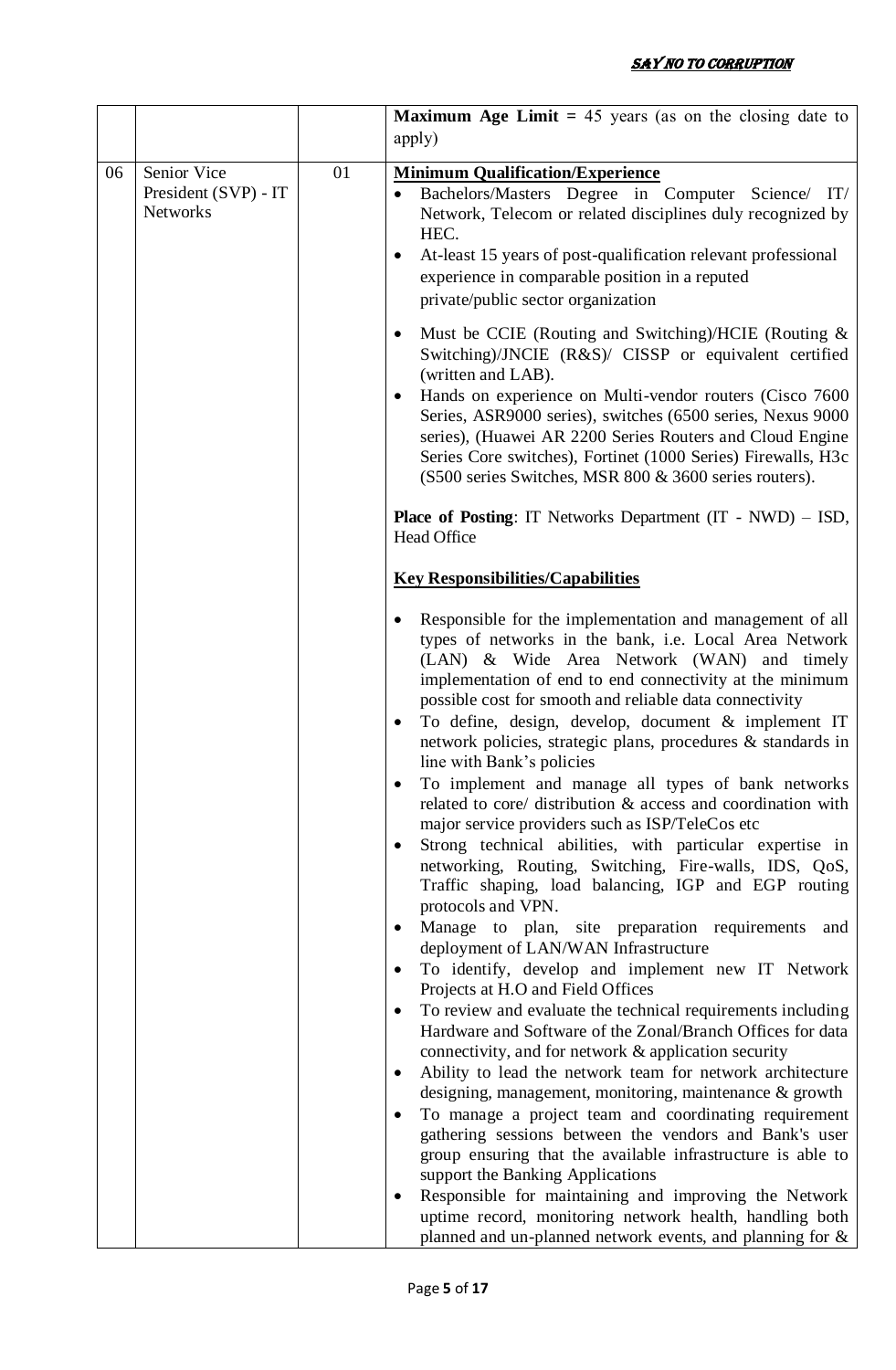|    |                     |    | executing capacity and capabilities growth as the network<br>expands.                                                                                                                                                                                                                                                                                                                                                                                                                                                                                                                                                                                                                                                                                                                                                                     |
|----|---------------------|----|-------------------------------------------------------------------------------------------------------------------------------------------------------------------------------------------------------------------------------------------------------------------------------------------------------------------------------------------------------------------------------------------------------------------------------------------------------------------------------------------------------------------------------------------------------------------------------------------------------------------------------------------------------------------------------------------------------------------------------------------------------------------------------------------------------------------------------------------|
|    |                     |    | Requirement analysis of data center designing and<br>$\bullet$<br>implementation of network/physical security & media etc.<br>Excellent analytical and communication/soft skills are<br>$\bullet$<br>required.<br>Having a logical and analytical approach to problem-solving;<br>$\bullet$<br>Having excellent listening and enquiring skills to be able to<br>$\bullet$<br>understand issues when explained by someone without<br>technical knowledge;<br>Being able to explain issues to coworkers, staff members, or<br>$\bullet$<br>clients in a clear and concise manner, using non-technical<br>language.<br>Excellent time management skills and ability to work under<br>$\bullet$<br>pressure:<br>Assessing issues in a timely manner; and meeting deadlines.<br>$\bullet$<br>Outstanding customer service skills.<br>$\bullet$ |
|    |                     |    |                                                                                                                                                                                                                                                                                                                                                                                                                                                                                                                                                                                                                                                                                                                                                                                                                                           |
|    |                     |    | <b>Maximum Age Limit</b> = 50 years (as on the closing date to<br>apply)                                                                                                                                                                                                                                                                                                                                                                                                                                                                                                                                                                                                                                                                                                                                                                  |
| 07 | Vice President (VP) | 02 | <b>Minimum Qualification/Experience</b>                                                                                                                                                                                                                                                                                                                                                                                                                                                                                                                                                                                                                                                                                                                                                                                                   |
|    | - Network           |    | Bachelors/Masters Degree in Computer Science/ IT/                                                                                                                                                                                                                                                                                                                                                                                                                                                                                                                                                                                                                                                                                                                                                                                         |
|    | Administrator       |    | Network, Telecom or related disciplines duly recognized                                                                                                                                                                                                                                                                                                                                                                                                                                                                                                                                                                                                                                                                                                                                                                                   |
|    |                     |    | by HEC.                                                                                                                                                                                                                                                                                                                                                                                                                                                                                                                                                                                                                                                                                                                                                                                                                                   |
|    |                     |    | At-least 10 years of post-qualification relevant                                                                                                                                                                                                                                                                                                                                                                                                                                                                                                                                                                                                                                                                                                                                                                                          |
|    |                     |    | professional experience in comparable position in a                                                                                                                                                                                                                                                                                                                                                                                                                                                                                                                                                                                                                                                                                                                                                                                       |
|    |                     |    | reputed private/ public sector organization                                                                                                                                                                                                                                                                                                                                                                                                                                                                                                                                                                                                                                                                                                                                                                                               |
|    |                     |    | Must be HCIE (R&S)/ CCNP/HCNP, certified or<br>equivalent (written and Lab).                                                                                                                                                                                                                                                                                                                                                                                                                                                                                                                                                                                                                                                                                                                                                              |
|    |                     |    | Advanced knowledge of Firewalls, VPN, and Network                                                                                                                                                                                                                                                                                                                                                                                                                                                                                                                                                                                                                                                                                                                                                                                         |
|    |                     |    | Virtualization – with strong abilities to architect                                                                                                                                                                                                                                                                                                                                                                                                                                                                                                                                                                                                                                                                                                                                                                                       |
|    |                     |    | solutions that enhances/maintains the reliability and                                                                                                                                                                                                                                                                                                                                                                                                                                                                                                                                                                                                                                                                                                                                                                                     |
|    |                     |    | stability of the network, and strengthens the traffic flow                                                                                                                                                                                                                                                                                                                                                                                                                                                                                                                                                                                                                                                                                                                                                                                |
|    |                     |    | of data throughout global network                                                                                                                                                                                                                                                                                                                                                                                                                                                                                                                                                                                                                                                                                                                                                                                                         |
|    |                     |    | Place of Posting: IT Networks Department (IT - NWD) -ISD,<br>Head Office                                                                                                                                                                                                                                                                                                                                                                                                                                                                                                                                                                                                                                                                                                                                                                  |
|    |                     |    |                                                                                                                                                                                                                                                                                                                                                                                                                                                                                                                                                                                                                                                                                                                                                                                                                                           |
|    |                     |    | <b>Key Responsibilities/Capabilities</b><br>To install, implement edge routers and access/CPE                                                                                                                                                                                                                                                                                                                                                                                                                                                                                                                                                                                                                                                                                                                                             |
|    |                     |    | devices for bank's network including zonal and branch                                                                                                                                                                                                                                                                                                                                                                                                                                                                                                                                                                                                                                                                                                                                                                                     |
|    |                     |    | offices.                                                                                                                                                                                                                                                                                                                                                                                                                                                                                                                                                                                                                                                                                                                                                                                                                                  |
|    |                     |    | Planning, design, documentation, implementation and                                                                                                                                                                                                                                                                                                                                                                                                                                                                                                                                                                                                                                                                                                                                                                                       |
|    |                     |    | management of enterprise network infrastructure                                                                                                                                                                                                                                                                                                                                                                                                                                                                                                                                                                                                                                                                                                                                                                                           |
|    |                     |    | solutions based on specific project needs. These                                                                                                                                                                                                                                                                                                                                                                                                                                                                                                                                                                                                                                                                                                                                                                                          |
|    |                     |    | solutions should be stable, secure, highly available and                                                                                                                                                                                                                                                                                                                                                                                                                                                                                                                                                                                                                                                                                                                                                                                  |
|    |                     |    | scalable to evolving technology/architecture.                                                                                                                                                                                                                                                                                                                                                                                                                                                                                                                                                                                                                                                                                                                                                                                             |
|    |                     |    | To identify zonal/branch's network requirements<br>$\bullet$                                                                                                                                                                                                                                                                                                                                                                                                                                                                                                                                                                                                                                                                                                                                                                              |
|    |                     |    | including issues related to WAN connectivity and IP<br>addresses etc                                                                                                                                                                                                                                                                                                                                                                                                                                                                                                                                                                                                                                                                                                                                                                      |
|    |                     |    | Responsible for testing and commissioning of WAN Links                                                                                                                                                                                                                                                                                                                                                                                                                                                                                                                                                                                                                                                                                                                                                                                    |
|    |                     |    | at zonal/branch field offices                                                                                                                                                                                                                                                                                                                                                                                                                                                                                                                                                                                                                                                                                                                                                                                                             |
|    |                     |    | To ensure connectivity of routers/switches to the network<br>٠                                                                                                                                                                                                                                                                                                                                                                                                                                                                                                                                                                                                                                                                                                                                                                            |
|    |                     |    | and maintaining all networking devices up and running for                                                                                                                                                                                                                                                                                                                                                                                                                                                                                                                                                                                                                                                                                                                                                                                 |
|    |                     |    | smooth network operation at zonal and branch offices.                                                                                                                                                                                                                                                                                                                                                                                                                                                                                                                                                                                                                                                                                                                                                                                     |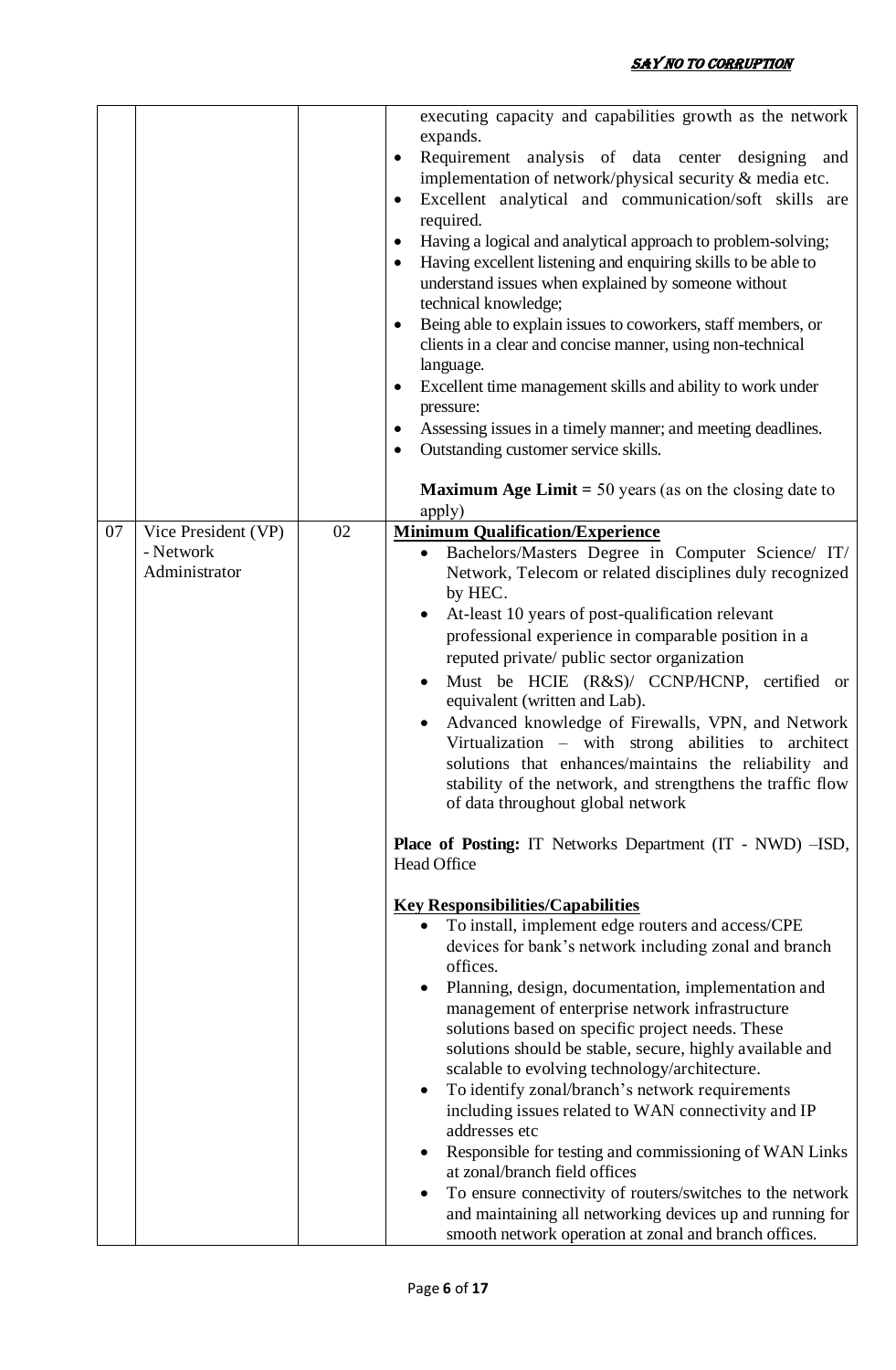|    |                                                                                    |    | Monitoring of network logs and critical traps generated by<br>LAN/WAN devices<br>To troubleshoot/resolve network failure problems and<br>make use of LAN/WAN sniffer tools to monitor network<br>health<br>To work on "Fault Management" in order to detect,<br>isolate, notify, and correct faults encountered in the<br>network<br>Installation, Maintenance and troubleshooting of network<br>Monitoring and logging servers<br>Experience with network diagnostic, monitoring and<br>analysis tools (e.g. Solar Winds/Esight, network tools)<br>To maintain backups & recovery of WAN devices,<br>configuration and Internetwork Operating System (IOS).<br>Well versed in network administration (WAN, MPLS,<br>routers, switching, firewalls, distributed switch networks).<br>Having a logical and analytical approach to problem-<br>solving;<br>Having excellent listening and enquiring skills to be able to<br>understand issues when explained by someone without<br>technical knowledge;<br>Being able to explain issues to coworkers, staff members, or<br>clients in a clear and concise manner, using non-technical<br>language.<br>Excellent time management skills and ability to work under<br>pressure:<br>Assessing issues in a timely manner; and meeting deadlines.<br>Outstanding customer service skills.<br><b>Maximum Age Limit</b> = 45 years (as on the closing date to<br>apply) |
|----|------------------------------------------------------------------------------------|----|----------------------------------------------------------------------------------------------------------------------------------------------------------------------------------------------------------------------------------------------------------------------------------------------------------------------------------------------------------------------------------------------------------------------------------------------------------------------------------------------------------------------------------------------------------------------------------------------------------------------------------------------------------------------------------------------------------------------------------------------------------------------------------------------------------------------------------------------------------------------------------------------------------------------------------------------------------------------------------------------------------------------------------------------------------------------------------------------------------------------------------------------------------------------------------------------------------------------------------------------------------------------------------------------------------------------------------------------------------------------------------------------------------------|
| 08 | <b>Assistant Vice</b><br>President (AVP) /<br><b>Team Lead Network</b><br>Security | 01 | <b>Minimum Qualification/Experience</b><br>Bachelors/Masters Degree in Computer Science/ IT/<br>Network, Telecom or related disciplines duly recognized<br>by HEC.<br>At-least 08 years of post-qualification relevant<br>professional experience in comparable position in a<br>reputed private/ public sector organization<br>Must be HCIP (Security)/CCNP (Security)/CCNA or<br>equivalent.<br>Advanced knowledge of Firewalls, VPN, and Network<br>Virtualization – with strong abilities to architect<br>solutions that enhances/maintains the reliability and<br>stability of the network, and strengthens the traffic flow<br>of data throughout global network.<br>Having a logical and analytical approach to problem-<br>solving;<br>Strong written and verbal communication skills<br><b>Place of Posting:</b><br>IT Networks Department (IT - NWD) – ISD, Head Office                                                                                                                                                                                                                                                                                                                                                                                                                                                                                                                              |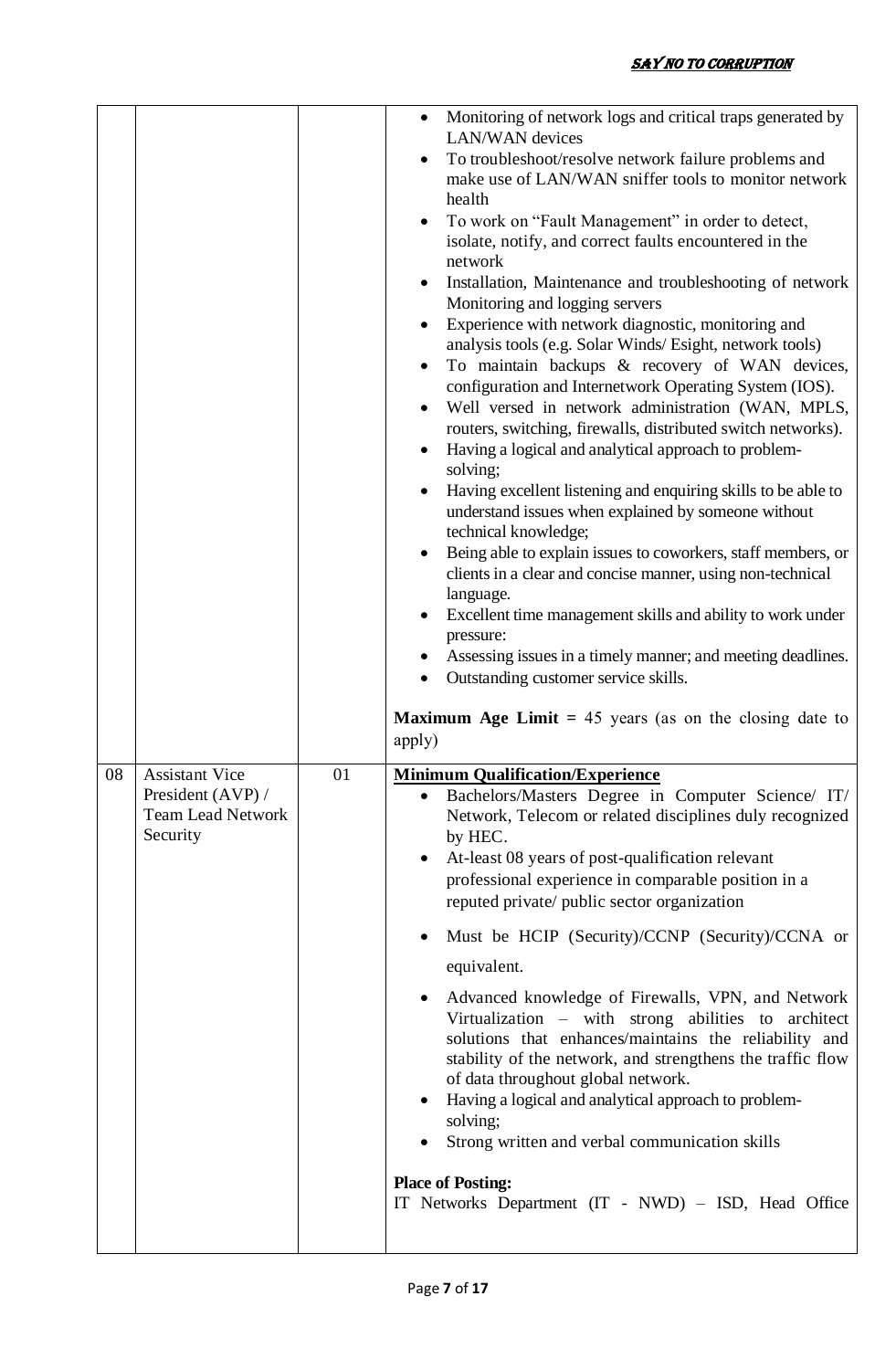|    |                                                   |    | <b>Key Responsibilities/Capabilities</b><br>Design and implement information systems security<br>policies, procedures, guidelines and standards and ensure<br>implementation of IT auditing strategies.<br>Defining policies for data retention and secure data<br>disposal and to monitor compliance of host systems lock<br>down strategies<br>To ensure that hosts in production have update security<br>patches, antivirus definitions, and host based IDS/IPS<br>signatures.<br>Providing ongoing technical support and subject matter<br>expertise for security initiatives within the company.<br>Designing and deployment of secure LAN environment,<br>i,e. Active Directory Designing and deployment.<br>Secure Deployment of Email setup in order to prevent<br>from anti relaying, DoS, DDoS attack, DNS spoofing<br>and spamming from intruders.<br>Monitoring and assessing 3rd party vulnerabilities, IT-<br>Security awareness among end users and centralized Log<br>Management<br><b>Maximum Age Limit</b> = 40 years (as on the closing date to<br>apply)                                                                                                                                                                                                                                                                                                                                                        |
|----|---------------------------------------------------|----|-------------------------------------------------------------------------------------------------------------------------------------------------------------------------------------------------------------------------------------------------------------------------------------------------------------------------------------------------------------------------------------------------------------------------------------------------------------------------------------------------------------------------------------------------------------------------------------------------------------------------------------------------------------------------------------------------------------------------------------------------------------------------------------------------------------------------------------------------------------------------------------------------------------------------------------------------------------------------------------------------------------------------------------------------------------------------------------------------------------------------------------------------------------------------------------------------------------------------------------------------------------------------------------------------------------------------------------------------------------------------------------------------------------------------------------|
| 09 | Officer Grade I<br>$(OG-I)$ - Network<br>Security | 01 | <b>Minimum Qualification/Experience</b><br>Bachelors/Masters Degree in Computer Science/ IT/<br>Network, Telecom or related disciplines duly recognized<br>by HEC.<br>At-least 05 years of post-qualification relevant<br>professional experience of a reputed private/public<br>sector organization<br>Must be CCNP(Security)/HCNP(Security) Certified or<br>equivalent.<br>Hands-on experience and knowledge implementing,<br>configuring, integrating and supporting the network<br>security with Checkpoint, F5 Load balancers, Palo Alto,<br>Juniper or Fortinet. (Not all are needed but the more you<br>have, the more advantages you accrue in securing a job)<br><b>Place of Posting:</b><br>IT Networks Department (IT - NWD) – ISD, Head Office<br><b>Key Responsibilities</b><br>Managing, planning and operations of a high quality,<br>$\bullet$<br>reliable, secure & efficient end-to-end network<br>Technically manage interface for end-to-end Network<br>Planning and Network Operations in consultation with<br>senior management for all projects and processes.<br>LAN/WAN/MAN Network Design and Implementation.<br>High-level<br>low-level<br>planning,<br>and<br>design<br>implementation and hardening of Datacenters and IT<br>infrastructure network<br>Plan and facilitate execution of new network features<br>introduced by different vendors.<br>Monitoring and performance KPIs of the network and |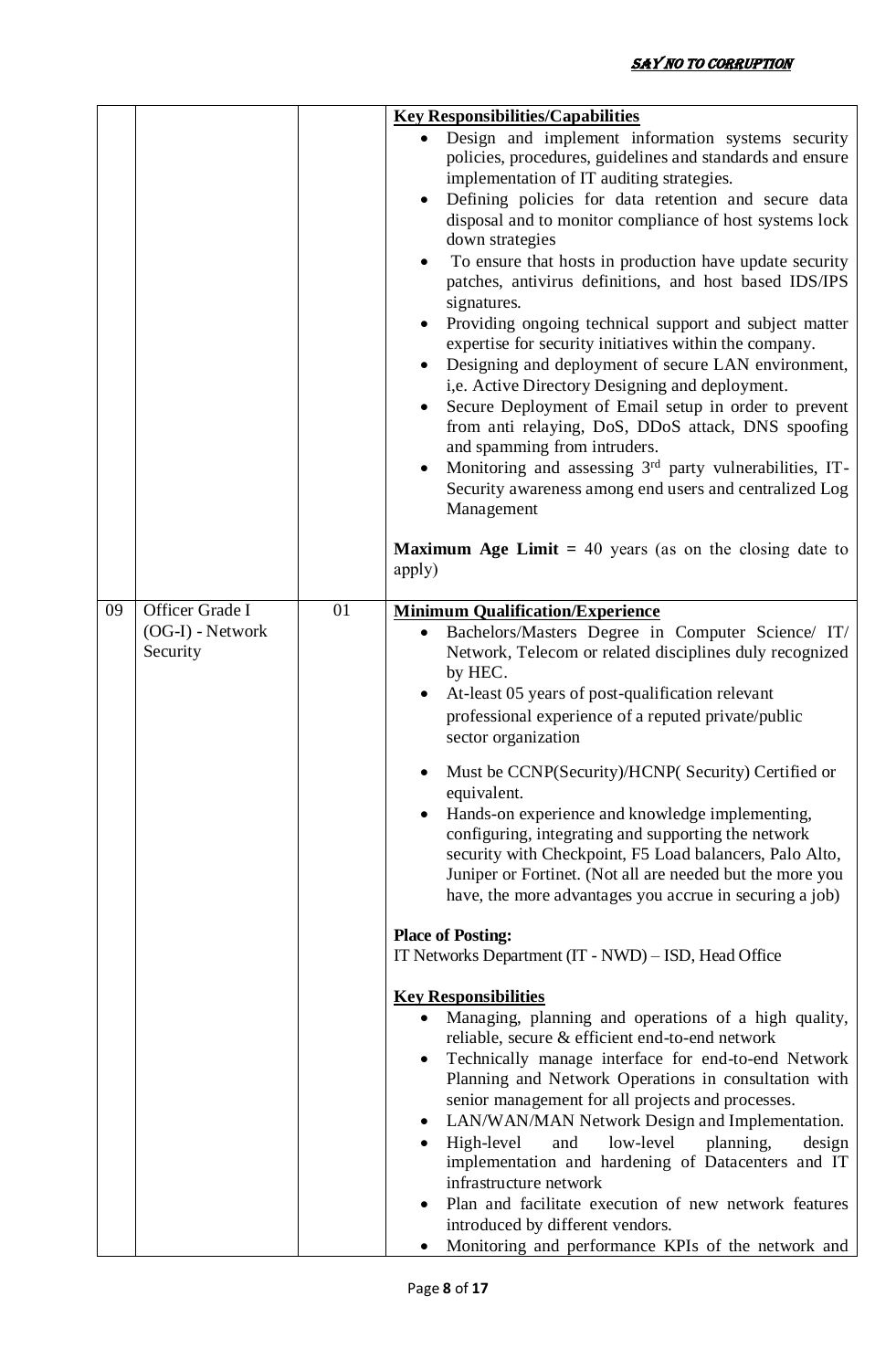|    |                                                                     |    | implement tasks to meet system requirements and<br>project objectives.<br>Develop processes to prevent network outages and<br>taking corrective measures in coordination with the<br>provider.<br>Network optimization and capacity management of the<br>network based on the business growth and network<br>traffic.                                                                                                                                                                                                                                                                                                                                                                                                                                                                                                                                                                                                         |
|----|---------------------------------------------------------------------|----|-------------------------------------------------------------------------------------------------------------------------------------------------------------------------------------------------------------------------------------------------------------------------------------------------------------------------------------------------------------------------------------------------------------------------------------------------------------------------------------------------------------------------------------------------------------------------------------------------------------------------------------------------------------------------------------------------------------------------------------------------------------------------------------------------------------------------------------------------------------------------------------------------------------------------------|
|    |                                                                     |    | Work under the direction of the Team Leader to<br>maintain security devices and show practical experience<br>in managing firewalls, content filters, NIDS, proxy<br>servers, HIPS, WAF and packet capture devices.<br>Trouble shooting, bug fixing and monitoring of network.<br>Configuration and management of firewalls, network<br>Wireless<br>switches,<br>Routers<br>Access<br>points.                                                                                                                                                                                                                                                                                                                                                                                                                                                                                                                                  |
|    |                                                                     |    |                                                                                                                                                                                                                                                                                                                                                                                                                                                                                                                                                                                                                                                                                                                                                                                                                                                                                                                               |
|    |                                                                     |    | <b>Capabilities / Competencies</b><br>Extensive technical know-how of security network<br>devices (switches, antivirus, firewalls, cryptography,<br>WAF, VPN Services) and any other security networking<br>hardware or software tools<br>Knowledge of Huawei Firewall and strong routing &<br>switching experience is an added advantage<br>Knowledge of networking concepts such as WAN<br>connectivity, transport types and protocols, and<br>experience with wireless technology and Wireless<br>deployment.<br>Huawei Network Devices and OS understanding,<br>working with Routers and Switch Platforms and<br>Experience working with stakeholders at an Operational<br>Level<br>Good team player, Self-confident, motivated, and<br>independent<br><b>Excellent communication skills</b><br>Attention to details and good problem-solving skills.<br><b>Maximum Age Limit</b> = $35$ years (as on the closing date to |
|    |                                                                     |    | apply)                                                                                                                                                                                                                                                                                                                                                                                                                                                                                                                                                                                                                                                                                                                                                                                                                                                                                                                        |
| 10 | Senior Vice<br>President, (SVP) -<br>IT-User/Operational<br>Support | 01 | <b>Minimum Qualification/Experience</b><br>Bachelors/Masters Degree in Computer Science/ IT/<br>$\bullet$<br>Network, Telecom, MIS or related disciplines duly<br>recognized by HEC.<br>At-least 15 years of post-qualification relevant<br>professional experience in comparable position in a<br>reputed private/public sector organization<br>ITIL Certification is mandatory.<br><b>Place of Posting:</b><br>IT User Support Department (IT - USD)- ISD, Head Office<br><b>Key Responsibilities/Capabilities</b>                                                                                                                                                                                                                                                                                                                                                                                                          |
|    |                                                                     |    | Being able to understand how hardware pieces work<br>together; and<br>Understanding the basics of software programming and<br>functions.<br>Having a logical and analytical approach to problem-                                                                                                                                                                                                                                                                                                                                                                                                                                                                                                                                                                                                                                                                                                                              |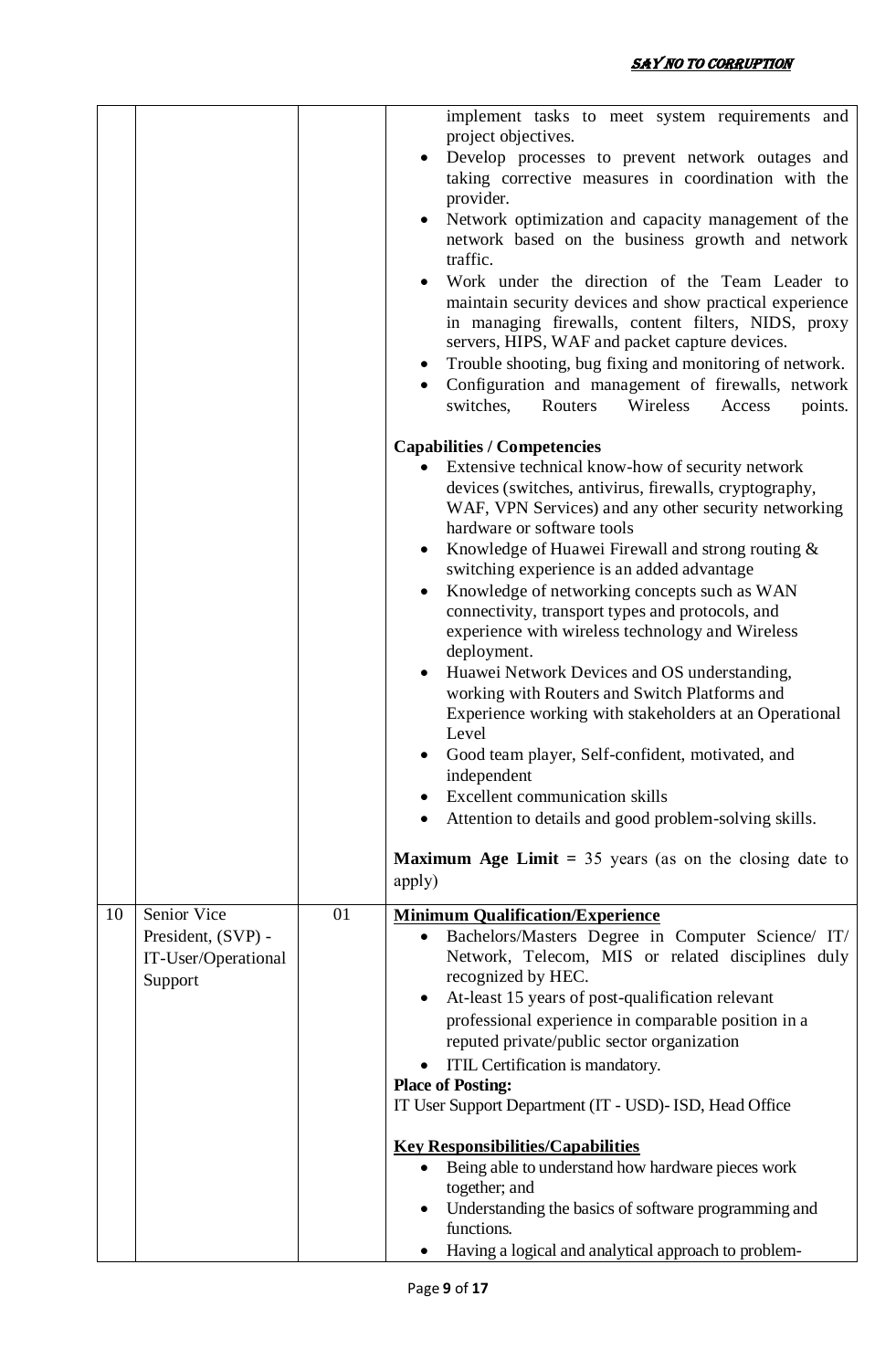|    |                                                    |    | solving;<br>Having excellent listening and enquiring skills to be able to<br>understand issues when explained by someone without<br>technical knowledge;<br>Being able to explain issues to coworkers, staff members, or<br>$\bullet$<br>clients in a clear and concise manner, using non-technical<br>language.<br>Good memory to remember hardware and systems<br>$\bullet$<br>specifications and procedures.<br>Excellent time management skills and ability to work under<br>pressure:<br>Being able to work in stressful environments;<br>Assessing issues in a timely manner; and meeting deadlines.<br>٠<br>Outstanding customer service skills.<br>Replacing damaged or malfunctioning parts on hardware<br>when necessary:<br>Ordering new parts when out of stock.<br>Writing reports on the status of all hardware and software in<br>$\bullet$<br>the company.<br>Implementing and assisting on the roll out of new<br>applications or operating systems:<br>Learning about the new application or operating systems;<br>Running tests before implementing them in all systems;<br>Evaluating new applications or operative systems; and<br>Installing them on all systems in the company.<br><b>Maximum Age Limit</b> = 50 years (as on the closing date to<br>apply) |
|----|----------------------------------------------------|----|------------------------------------------------------------------------------------------------------------------------------------------------------------------------------------------------------------------------------------------------------------------------------------------------------------------------------------------------------------------------------------------------------------------------------------------------------------------------------------------------------------------------------------------------------------------------------------------------------------------------------------------------------------------------------------------------------------------------------------------------------------------------------------------------------------------------------------------------------------------------------------------------------------------------------------------------------------------------------------------------------------------------------------------------------------------------------------------------------------------------------------------------------------------------------------------------------------------------------------------------------------------------------------|
| 11 | Officer Grade-II<br>$(OG-II)$ - Support<br>Officer | 01 | <b>Minimum Qualification/Experience</b><br>Bachelors/Masters Degree in Computer Science/ IT/<br>Network, Telecom or related disciplines duly recognized<br>by HEC.<br>At-least 03 years of post-qualification relevant<br>professional experience of a reputed private/public<br>sector organization<br><b>Place of Posting:</b><br>IT User Support Department (IT - USD)- ISD, Head Office<br><b>Key Responsibilities/Capabilities</b><br>Investigating, diagnosing and solving computer<br>software, hardware and network faults<br>Ability to provide technical support to customers<br>$\bullet$<br>regarding use and operation of computer hardware and<br>software etc.<br>Ability to resolve issues related to MS Office, email,<br>internet, mission critical applications, hardware, LAN<br>and WAN.<br>Responsible for installation and configuration of<br>$\bullet$<br>computer hardware, software, systems, networks (LAN<br>& WAN), printers and scanners.                                                                                                                                                                                                                                                                                                           |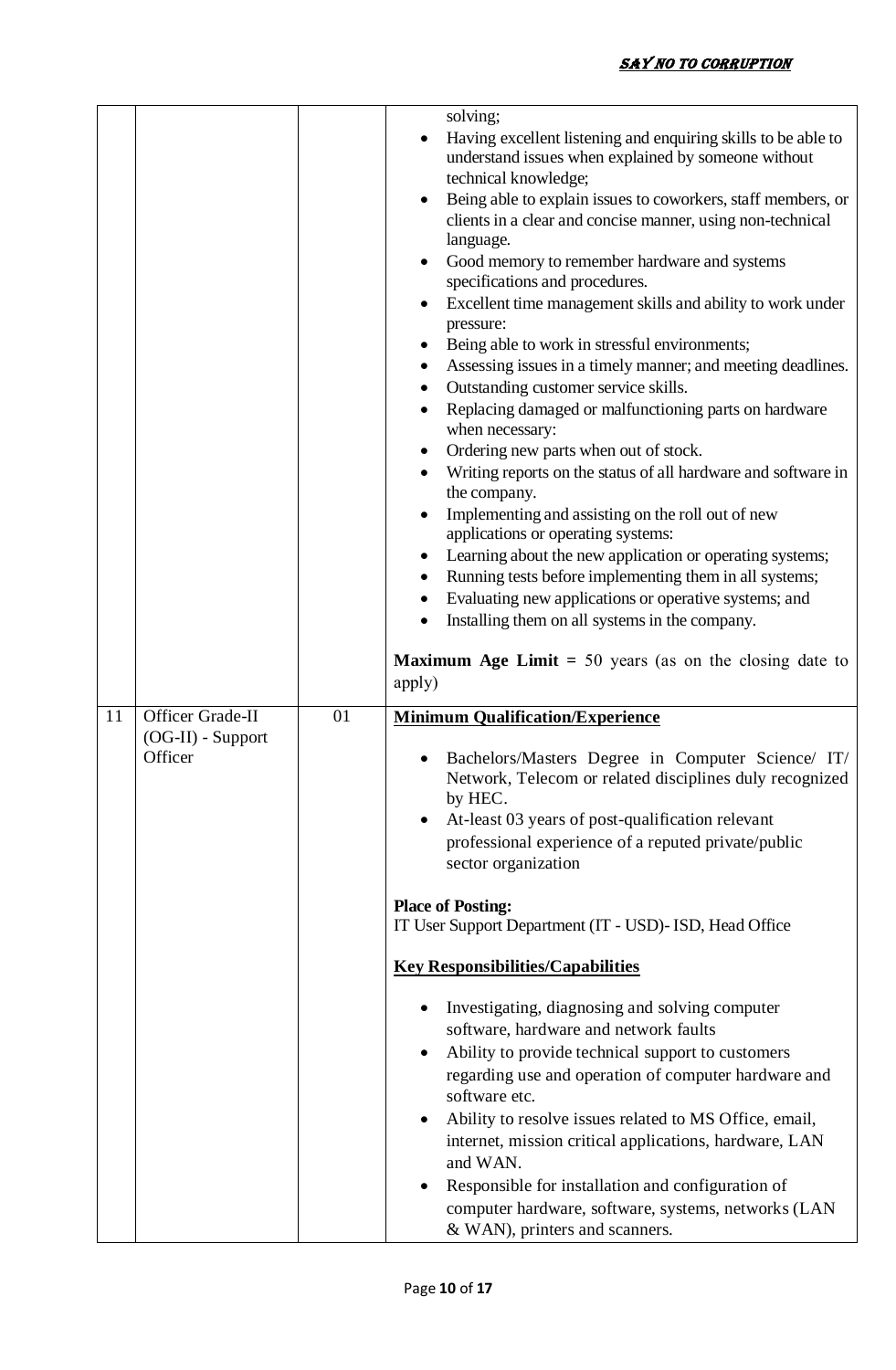|    |                                      |    | Strong written and verbal communication skills                                                                                                                                                                                                                                                                                                                                                                                                                                                                                                                                                                                                                                                                                                                                                                                                                                                                                                                                                                                                                                                                                                                                                                                                                                                                                                                                                                                                                                                                                                                                                                                                                                                                                                                                                                                                                                      |
|----|--------------------------------------|----|-------------------------------------------------------------------------------------------------------------------------------------------------------------------------------------------------------------------------------------------------------------------------------------------------------------------------------------------------------------------------------------------------------------------------------------------------------------------------------------------------------------------------------------------------------------------------------------------------------------------------------------------------------------------------------------------------------------------------------------------------------------------------------------------------------------------------------------------------------------------------------------------------------------------------------------------------------------------------------------------------------------------------------------------------------------------------------------------------------------------------------------------------------------------------------------------------------------------------------------------------------------------------------------------------------------------------------------------------------------------------------------------------------------------------------------------------------------------------------------------------------------------------------------------------------------------------------------------------------------------------------------------------------------------------------------------------------------------------------------------------------------------------------------------------------------------------------------------------------------------------------------|
|    |                                      |    | <b>Maximum Age Limit</b> = $32$ years (as on the closing date to<br>apply)                                                                                                                                                                                                                                                                                                                                                                                                                                                                                                                                                                                                                                                                                                                                                                                                                                                                                                                                                                                                                                                                                                                                                                                                                                                                                                                                                                                                                                                                                                                                                                                                                                                                                                                                                                                                          |
| 12 | Senior Vice                          | 01 | <b>Minimum Qualification/Experience</b>                                                                                                                                                                                                                                                                                                                                                                                                                                                                                                                                                                                                                                                                                                                                                                                                                                                                                                                                                                                                                                                                                                                                                                                                                                                                                                                                                                                                                                                                                                                                                                                                                                                                                                                                                                                                                                             |
|    | President (SVP) -<br>IT-Procurements |    | Bachelors/Masters Degree in Computer Science/ IT/MIS or<br>٠<br>related disciplines duly recognized by HEC.<br>At-least 15 years of post-qualification relevant professional<br>٠<br>experience in comparable position in a reputed<br>private/public sector organization<br>At-least 10 years of experience in procurement<br>٠<br>Exposure to PPRA in experience is mandatory<br>٠<br><b>Place of Posting: IT-Procurement Facilitation &amp; Assets</b><br>Management Department (IT-PF&AMD) - ISD, Head Office<br><b>Capabilities:</b><br>Manage overall direction, coordination, and evaluation of IT<br>procurements for the Bank.<br>Implement procurement strategies to maintain security of<br>٠<br>supply and optimum value for money.<br>Perform all IT procurement and contracting activities including<br>$\bullet$<br>pre-qualification, tender management, negotiation and<br>preparation of bidding documents and contracts.<br>Set policy and guidelines for delivering commercial and cost<br>$\bullet$<br>effective procuring process for the IT assets.<br>Develop key relationships with business stakeholders and<br>$\bullet$<br>vendors to improve business.<br>Implement change and develop new processes to better procure<br>goods and services.<br>Identify cost reduction opportunities to achieve financial goals.<br>٠<br>Analyze market and delivery trends so as to develop<br>$\bullet$<br>procurement technologies and processes that support those<br>trends.<br>Identify areas for improvement to continually drive<br>$\bullet$<br>performance and business results.<br>Review current processes for procurement and make<br>٠<br>recommendations where appropriate.<br>Provide periodic reporting for management on purchasing,<br>٠<br>controls and processes.<br>Having excellent listening and enquiring skills to be able to<br>$\bullet$ |
|    |                                      |    | understand issues when explained by someone without<br>technical knowledge;<br>Being able to explain issues to coworkers, staff members, or<br>$\bullet$<br>clients in a clear and concise manner, using non-technical                                                                                                                                                                                                                                                                                                                                                                                                                                                                                                                                                                                                                                                                                                                                                                                                                                                                                                                                                                                                                                                                                                                                                                                                                                                                                                                                                                                                                                                                                                                                                                                                                                                              |
|    |                                      |    | language.                                                                                                                                                                                                                                                                                                                                                                                                                                                                                                                                                                                                                                                                                                                                                                                                                                                                                                                                                                                                                                                                                                                                                                                                                                                                                                                                                                                                                                                                                                                                                                                                                                                                                                                                                                                                                                                                           |
|    |                                      |    | Excellent time management skills and ability to work under<br>٠<br>pressure:                                                                                                                                                                                                                                                                                                                                                                                                                                                                                                                                                                                                                                                                                                                                                                                                                                                                                                                                                                                                                                                                                                                                                                                                                                                                                                                                                                                                                                                                                                                                                                                                                                                                                                                                                                                                        |
|    |                                      |    | Assessing issues in a timely manner; and meeting deadlines.<br>$\bullet$                                                                                                                                                                                                                                                                                                                                                                                                                                                                                                                                                                                                                                                                                                                                                                                                                                                                                                                                                                                                                                                                                                                                                                                                                                                                                                                                                                                                                                                                                                                                                                                                                                                                                                                                                                                                            |
|    |                                      |    | Having a logical and analytical approach to problem-solving;<br>٠<br>Outstanding customer service skills.                                                                                                                                                                                                                                                                                                                                                                                                                                                                                                                                                                                                                                                                                                                                                                                                                                                                                                                                                                                                                                                                                                                                                                                                                                                                                                                                                                                                                                                                                                                                                                                                                                                                                                                                                                           |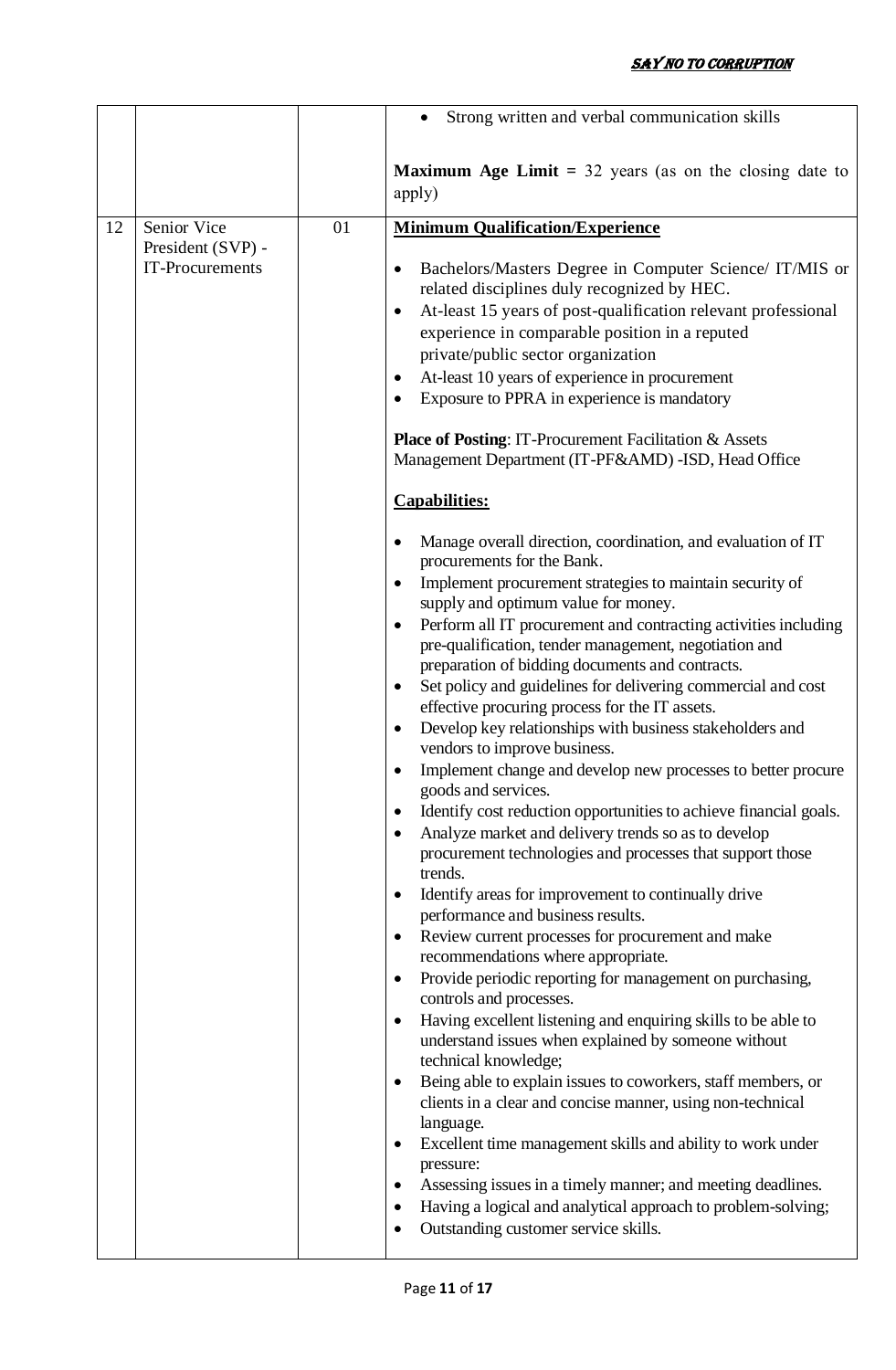|    |                                                   |    | <b>Maximum Age Limit</b> = 50 years (as on the closing date to<br>apply)                                                                                                                                                                                                                                                                                                                                                                                                                                                                                                                                                                                                                                                                                                                                                                                                                                                                                                                                                                                                                                                                                                                                                                                                                                                                                                                                                                                                                                                                                                                                                                                                                                                                                                                                                                                                                                                                                                                                                                                                                                                                                                |
|----|---------------------------------------------------|----|-------------------------------------------------------------------------------------------------------------------------------------------------------------------------------------------------------------------------------------------------------------------------------------------------------------------------------------------------------------------------------------------------------------------------------------------------------------------------------------------------------------------------------------------------------------------------------------------------------------------------------------------------------------------------------------------------------------------------------------------------------------------------------------------------------------------------------------------------------------------------------------------------------------------------------------------------------------------------------------------------------------------------------------------------------------------------------------------------------------------------------------------------------------------------------------------------------------------------------------------------------------------------------------------------------------------------------------------------------------------------------------------------------------------------------------------------------------------------------------------------------------------------------------------------------------------------------------------------------------------------------------------------------------------------------------------------------------------------------------------------------------------------------------------------------------------------------------------------------------------------------------------------------------------------------------------------------------------------------------------------------------------------------------------------------------------------------------------------------------------------------------------------------------------------|
| 13 | Vice President (VP)<br>/ IT Procurement<br>Expert | 01 | <b>Minimum Qualification/Experience</b><br>Bachelors/Masters Degree in Computer Science/ IT/MIS or<br>related disciplines duly recognized by HEC.<br>At-least 10 years of post-qualification relevant professional<br>٠<br>experience in comparable position in a reputed private/<br>public sector organization<br>05 years of experience in procurement<br>$\bullet$<br>Exposure to PPRA in experience is mandatory<br><b>Place of Posting:</b><br>IT Procurement Facilitation & Assets Management Department<br>(IT-PF&AMD) – ISD, Head Office<br><b>Capabilities:</b><br>Implement procurement strategies to maintain security of<br>supply and optimum value for money.<br>Perform all IT procurement and contracting activities including<br>$\bullet$<br>pre-qualification, tender management, negotiation and<br>preparation of bidding documents and contracts.<br>Develop key relationships with business stakeholders and<br>$\bullet$<br>vendors to improve business.<br>Implement change and develop new processes to better procure<br>goods and services.<br>Identify cost reduction opportunities to achieve financial goals.<br>٠<br>Analyze market and delivery trends so as to develop<br>$\bullet$<br>procurement technologies and processes that support those<br>trends.<br>Identify areas for improvement to continually drive<br>$\bullet$<br>performance and business results.<br>Review current processes for procurement and make<br>$\bullet$<br>recommendations where appropriate.<br>Having a logical and analytical approach to problem-solving;<br>Having excellent listening and enquiring skills to be able to<br>$\bullet$<br>understand issues when explained by someone without<br>technical knowledge;<br>Being able to explain issues to coworkers, staff members, or<br>$\bullet$<br>clients in a clear and concise manner, using non-technical<br>language.<br>Excellent time management skills and ability to work under<br>٠<br>pressure:<br>Assessing issues in a timely manner; and meeting deadlines.<br>Outstanding customer service skills.<br><b>Maximum Age Limit</b> = 45 years (as on the closing date to<br>apply) |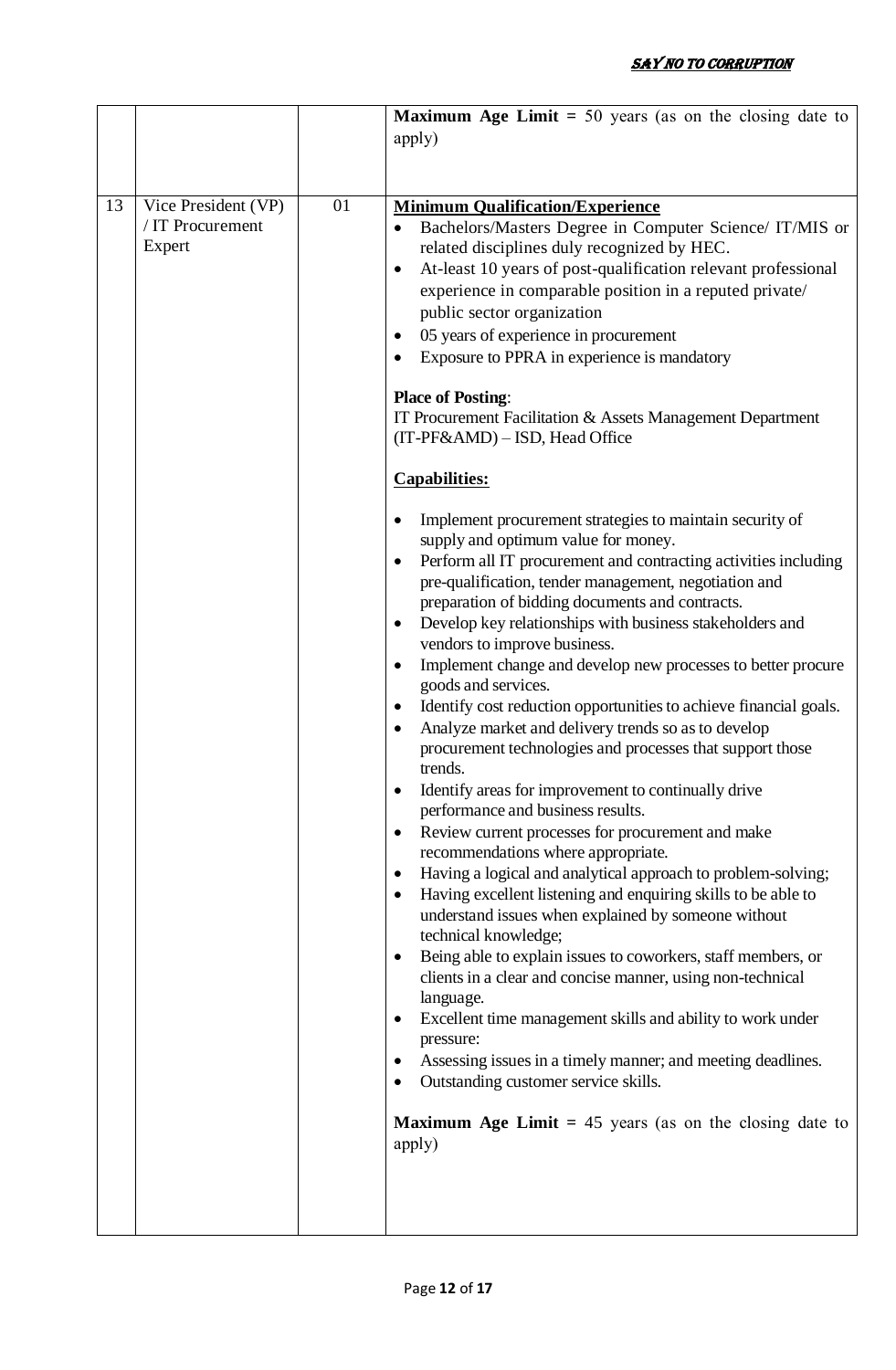| 14 | $VP - IT$ Security | 01 | <b>Minimum Qualification/Experience</b>                                                                                                                                                                                                                                                                                                                                                                                                                                                                                                                                                                                                                                                                                                                                                                                                                                                                                                                        |
|----|--------------------|----|----------------------------------------------------------------------------------------------------------------------------------------------------------------------------------------------------------------------------------------------------------------------------------------------------------------------------------------------------------------------------------------------------------------------------------------------------------------------------------------------------------------------------------------------------------------------------------------------------------------------------------------------------------------------------------------------------------------------------------------------------------------------------------------------------------------------------------------------------------------------------------------------------------------------------------------------------------------|
|    | Compliance         |    | Bachelors/Masters Degree in Computer Science/ IT/<br>$\bullet$<br>Network, Telecom, MIS or related disciplines<br>duly<br>recognized by HEC.<br>At-least 10 years of post-qualification relevant professional<br>$\bullet$<br>experience in comparable position in a reputed private/<br>public sector organization                                                                                                                                                                                                                                                                                                                                                                                                                                                                                                                                                                                                                                            |
|    |                    |    | 5 years should be in information/cyber/IT security related<br>$\bullet$<br>experience<br>Candidate must have at least 3 years of Experience in Financial<br>$\bullet$<br>Institution (FIs).<br>Candidate must have hands on experience of Security<br>$\bullet$<br><b>Operations Center Management.</b><br>Candidate must have hands on experience of Offensive<br>٠<br>Security.<br>Candidates having certification of CCISO/CISSP/CISM/ ISO<br>$\bullet$<br>27001 Lead Implementer shall be preferred<br>Candidate having Certifications of Pen Testing/Ethical Hacking<br>$\bullet$<br>EC-Council<br>Global<br>Information<br>from<br><sub>or</sub><br>Assurance<br>Certification or Offensive Security or eLearnSecurity or Mile2<br>shall be preferred.<br>Candidate having degree in Information/Cyber Security will be<br>$\bullet$<br>preferred<br><b>Place of Posting:</b> IT Security & Audit Compliance Department<br>(IT S&ACD) - ISD, Head Office |
|    |                    |    |                                                                                                                                                                                                                                                                                                                                                                                                                                                                                                                                                                                                                                                                                                                                                                                                                                                                                                                                                                |
|    |                    |    | <b>Key Responsibilities</b><br>Key responsibilities of the incumbent will include, but not<br>limited to, the following:                                                                                                                                                                                                                                                                                                                                                                                                                                                                                                                                                                                                                                                                                                                                                                                                                                       |
|    |                    |    | Ensure that information assets and technologies are<br>$\bullet$<br>adequately protected in line with ZTBL's Strategic Plan and<br>business needs.<br>Develop, maintain and oversee policies, processes and<br>$\bullet$<br>control framework to address all applicable IT/Cyber<br>security requirements.                                                                                                                                                                                                                                                                                                                                                                                                                                                                                                                                                                                                                                                     |
|    |                    |    | Review IT security standards on a continuous basis with<br>$\bullet$<br>appropriate response planning.<br>Develop and implement effective security monitoring of<br>$\bullet$<br>vulnerabilities, threats and events in network and host<br>systems.<br>Supervise the mechanism to detect, report, and mitigate<br>$\bullet$                                                                                                                                                                                                                                                                                                                                                                                                                                                                                                                                                                                                                                   |
|    |                    |    | incidents that may impair adequate data and infrastructure<br>security.<br>Ensure that the ISD complies legal and other requirements to<br>$\bullet$<br>build and maintain a robust IT security infrastructure.                                                                                                                                                                                                                                                                                                                                                                                                                                                                                                                                                                                                                                                                                                                                                |
|    |                    |    | Conduct IT security risk assessments and ensure that the<br>$\bullet$<br>senior management is timely communicated.<br>Develop SOP to handle security incidents and direct a full<br>$\bullet$<br>enquiry with recommended courses of action.                                                                                                                                                                                                                                                                                                                                                                                                                                                                                                                                                                                                                                                                                                                   |
|    |                    |    | Anticipate new security threats and stay updated with<br>$\bullet$<br>growing challenges.<br>Keep abreast with new laws/regulations and best practices                                                                                                                                                                                                                                                                                                                                                                                                                                                                                                                                                                                                                                                                                                                                                                                                         |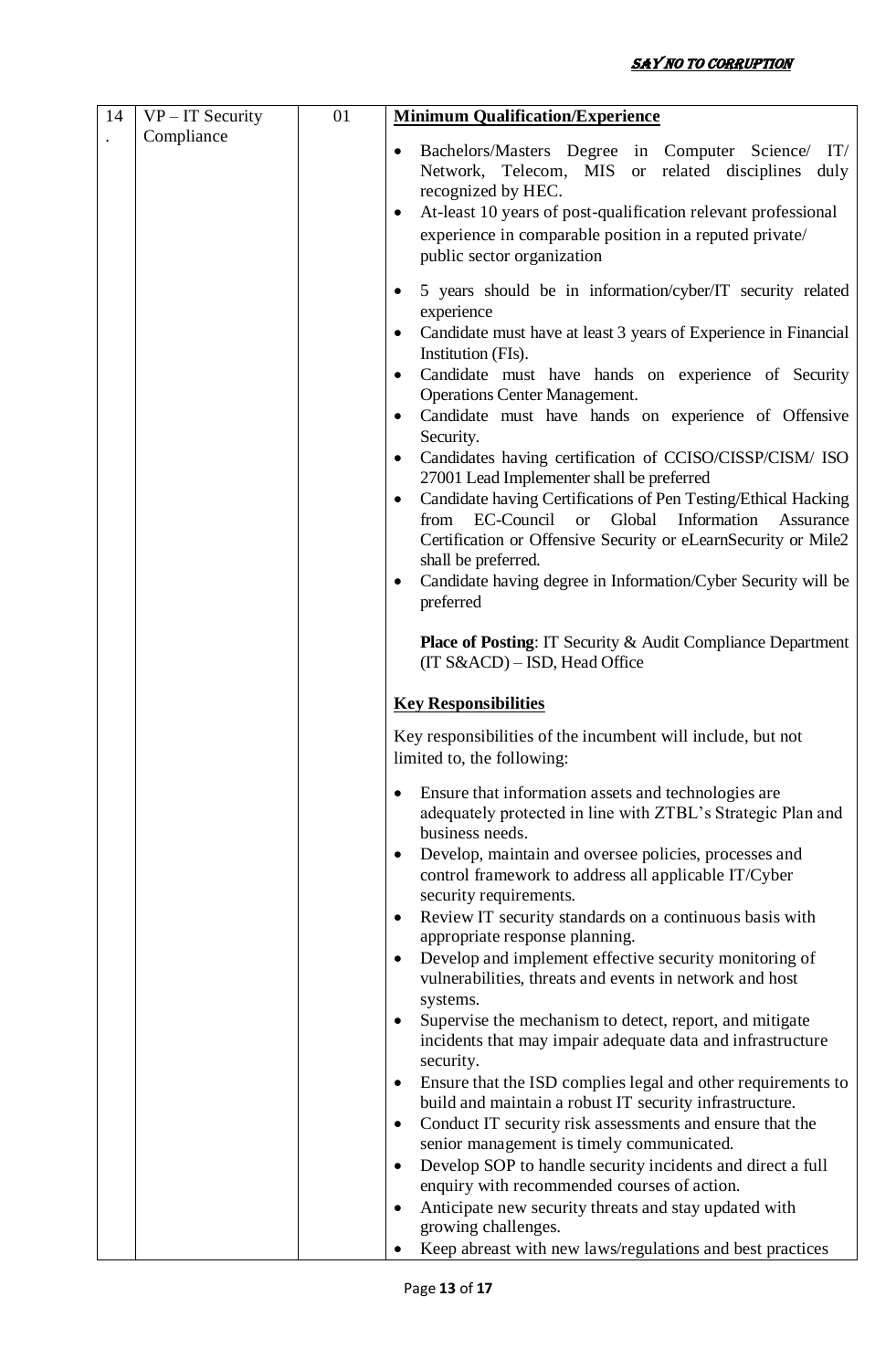|    |                                                              |    | related to IT security, business continuity/disaster recovery.<br>Train & oversee personnel with significant IT security<br>$\bullet$<br>duties.<br>Strengthen monitoring mechanism and controls especially<br>from cyber threats.<br><b>Capabilities/Competencies</b><br><b>Information Security Compliance</b><br>٠<br>Sound knowledge of Information Security Governance<br>٠<br>Offensive Security, Digital Forensic and Compromise<br>$\bullet$<br>Assessment Management.<br>Security Operation Center (SOC) Management.<br>$\bullet$<br>Security concepts related to DNS, routing, authentication,<br>VPN, proxy services and security engineering.<br>Sound implementation knowledge ISO 27001, ISO 27002,<br>$\bullet$<br>ITIL and COBIT frameworks.<br>PCI, NIST and other SBP frameworks compliance.<br>$\bullet$<br>Sound Knowledge of Firewall, Web Application Firewalls,<br>٠<br>intrusion detection /prevention protocols, DLP Solutions.<br>Secure Software Development Practices and threat<br>$\bullet$<br>modeling.<br>Network security architecture development.<br>٠<br>Sound management skills, strong leadership and<br>$\bullet$<br>motivational skills.<br>Excellent presentation, communication, conflict<br>$\bullet$<br>management & problem solving skills.<br><b>Maximum Age Limit</b> = 45 years (as on the closing date to<br>apply)                                             |
|----|--------------------------------------------------------------|----|------------------------------------------------------------------------------------------------------------------------------------------------------------------------------------------------------------------------------------------------------------------------------------------------------------------------------------------------------------------------------------------------------------------------------------------------------------------------------------------------------------------------------------------------------------------------------------------------------------------------------------------------------------------------------------------------------------------------------------------------------------------------------------------------------------------------------------------------------------------------------------------------------------------------------------------------------------------------------------------------------------------------------------------------------------------------------------------------------------------------------------------------------------------------------------------------------------------------------------------------------------------------------------------------------------------------------------------------------------------------------------------------------------------|
| 15 | <b>Assistant Vice</b><br>President (AVP) /<br>ERP & DB Admin | 01 | <b>Minimum Qualification/Experience</b><br>Bachelors/Masters Degree in Computer Science/<br>IT/<br>Software<br>Engineering/<br>Computer/Telecom/Network<br>Engineering or related disciplines duly recognized by HEC.<br>At-least 08 years of post-qualification relevant professional<br>$\bullet$<br>experience in comparable position in a reputed private/<br>public sector organization<br>Should be Oracle EBS Certified professional and have R12<br>٠<br>Apps DBA Certification.<br>Should have hands on experience of deploying Oracle EBS<br>$\bullet$<br>R11.x & R12.x in multisite (Primary and Disaster Site)<br>environment.<br>Should have hands on experience on upgrading from R11 to<br>$\bullet$<br>R <sub>12</sub> latest version.<br>Should have in-depth knowledge $&$ experience of patching,<br>$\bullet$<br>cloning and backup & recovery mechanism on single and<br>multimode environment.<br><b>Place of Posting:</b><br>ZTBL Data Center Department (ZTBL DCD) - ISD-Head Office<br><b>Key Responsibilities/Capabilities</b><br>Day to Day Server administration, performance and<br>maintenance of the EBS, Oracle Hyperion, Oracle Business<br>Intelligence (OBIEE), and Oracle WebLogic Server to<br>support Oracle ERP system integration with legacy systems.<br>Proactively monitors, tests, and reports on Oracle EBS<br>system integrity, security, and compliance measures. |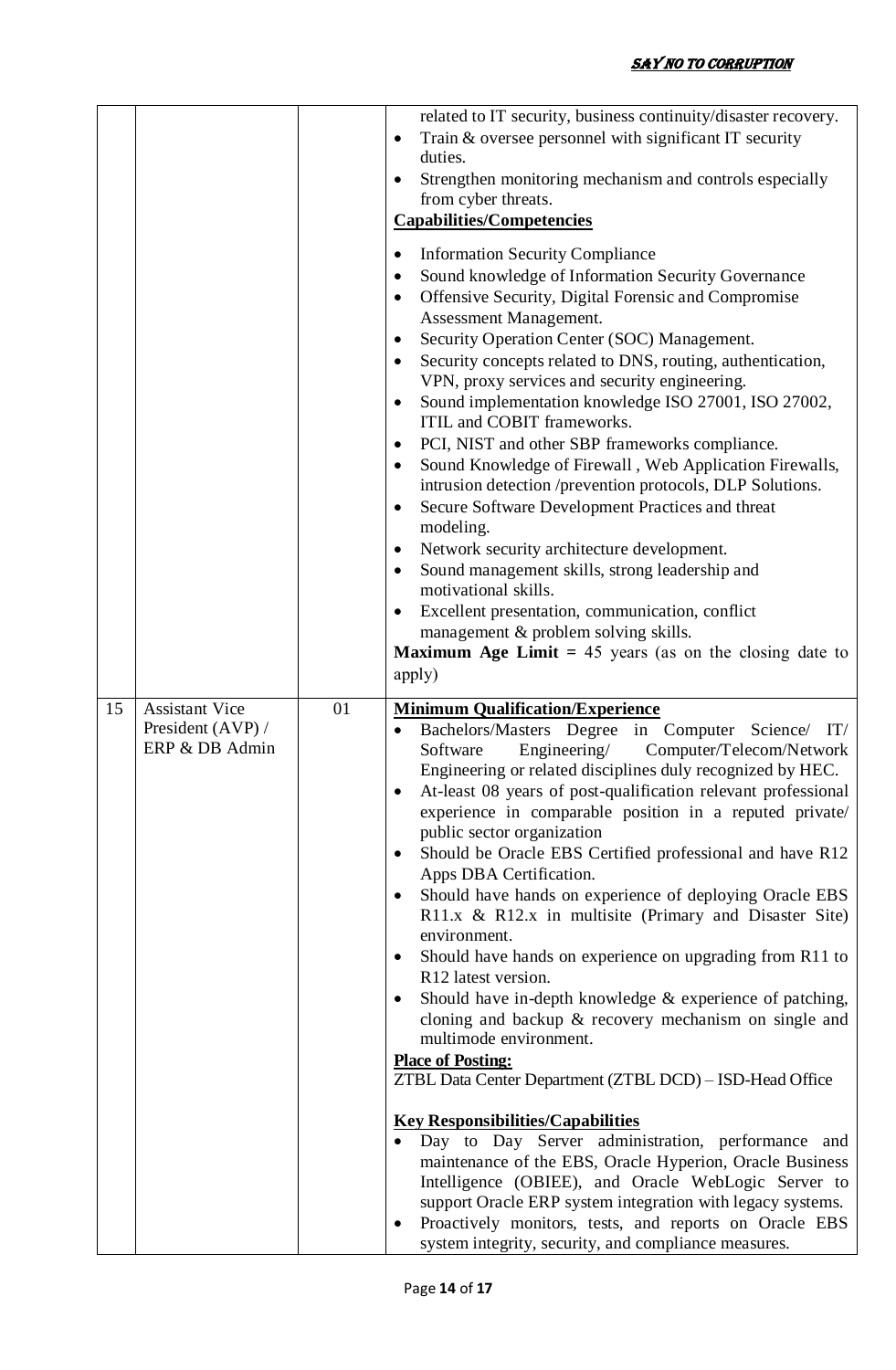|    |                                                                    |    | Hands on experience on Applications DBA (AD) utilities to<br>perform maintenance of the multi-node e-Business Suite<br>environment with Shared File System, managing and<br>administering Concurrent Managers, Concurrent Programs,<br>Groups, Workflows,<br>Sets,<br>Request<br>Request<br>and<br>troubleshooting Workflow Mailer/Notification issues.<br>Having a logical and analytical approach to problem-solving;<br>Strong written and verbal communication skills<br><b>Maximum Age Limit</b> = 40 years (as on the closing date to<br>apply)                                                                                                                                                                                                                                                                                                                                                                                                                                                                                                                                                                                                                                                                                                                                                                                                                                                                                                                                                                          |
|----|--------------------------------------------------------------------|----|--------------------------------------------------------------------------------------------------------------------------------------------------------------------------------------------------------------------------------------------------------------------------------------------------------------------------------------------------------------------------------------------------------------------------------------------------------------------------------------------------------------------------------------------------------------------------------------------------------------------------------------------------------------------------------------------------------------------------------------------------------------------------------------------------------------------------------------------------------------------------------------------------------------------------------------------------------------------------------------------------------------------------------------------------------------------------------------------------------------------------------------------------------------------------------------------------------------------------------------------------------------------------------------------------------------------------------------------------------------------------------------------------------------------------------------------------------------------------------------------------------------------------------|
| 16 | <b>Assistant Vice</b><br>President (AVP) /<br>MS Exchange<br>Admin | 01 | <b>Minimum Qualification/Experience</b><br>Bachelors/Masters Degree in Computer Science/ IT/<br>Engineering/ Computer/Telecom/Network<br>Software<br>Engineering or related disciplines duly recognized by<br>HEC.<br>At-least 08 years of post-qualification relevant<br>professional experience in comparable position in a<br>reputed private/ public sector organization<br>Should be Microsoft certified professional and have<br>$\bullet$<br>Microsoft Exchange Server 2016/2013 Certifications.<br>Should have hands on experience of deploying Exchange<br>$\bullet$<br>2013/2016 solution in multisite (Primary and Disaster<br>Site) environment.<br><b>Place of Posting:</b><br>ZTBL Data Center Department (ZTBL DCD) - ISD-Head<br>Office<br><b>Key Responsibilities/Capabilities</b><br>Day to Day Exchange Server administration (DAG,<br>Cluster, Load balancing, etc.) and support including web<br>access and Mobile devices.<br>Proficiency in supporting several Exchange Servers in<br>$\bullet$<br>multi-site environment.<br>Proficiency with exchange systems disaster recovery<br>techniques.<br>Hands on experience in SPAM controlling<br>configurations.<br>Hands on in Active Directory, User\comp\group<br>management, group policy etc.<br>Willing to work in rotational shifts<br>$\bullet$<br>Having a logical and analytical approach to problem-<br>solving;<br>Strong written and verbal communication skills<br><b>Maximum Age Limit</b> = 40 years (as on the closing date to<br>apply) |
| 17 | Officer Grade-I<br>$(OG-I) / Middle$<br>Tier Admin                 | 01 | <b>Minimum Qualification/Experience</b><br>Bachelors/Masters Degree in Computer Science/ IT/<br>Computer/Telecom/Network<br>Software<br>Engineering/<br>Engineering or related disciplines duly recognized by HEC.<br>At-least 05 years of post-qualification relevant professional<br>experience of a reputed private/public sector organization.                                                                                                                                                                                                                                                                                                                                                                                                                                                                                                                                                                                                                                                                                                                                                                                                                                                                                                                                                                                                                                                                                                                                                                             |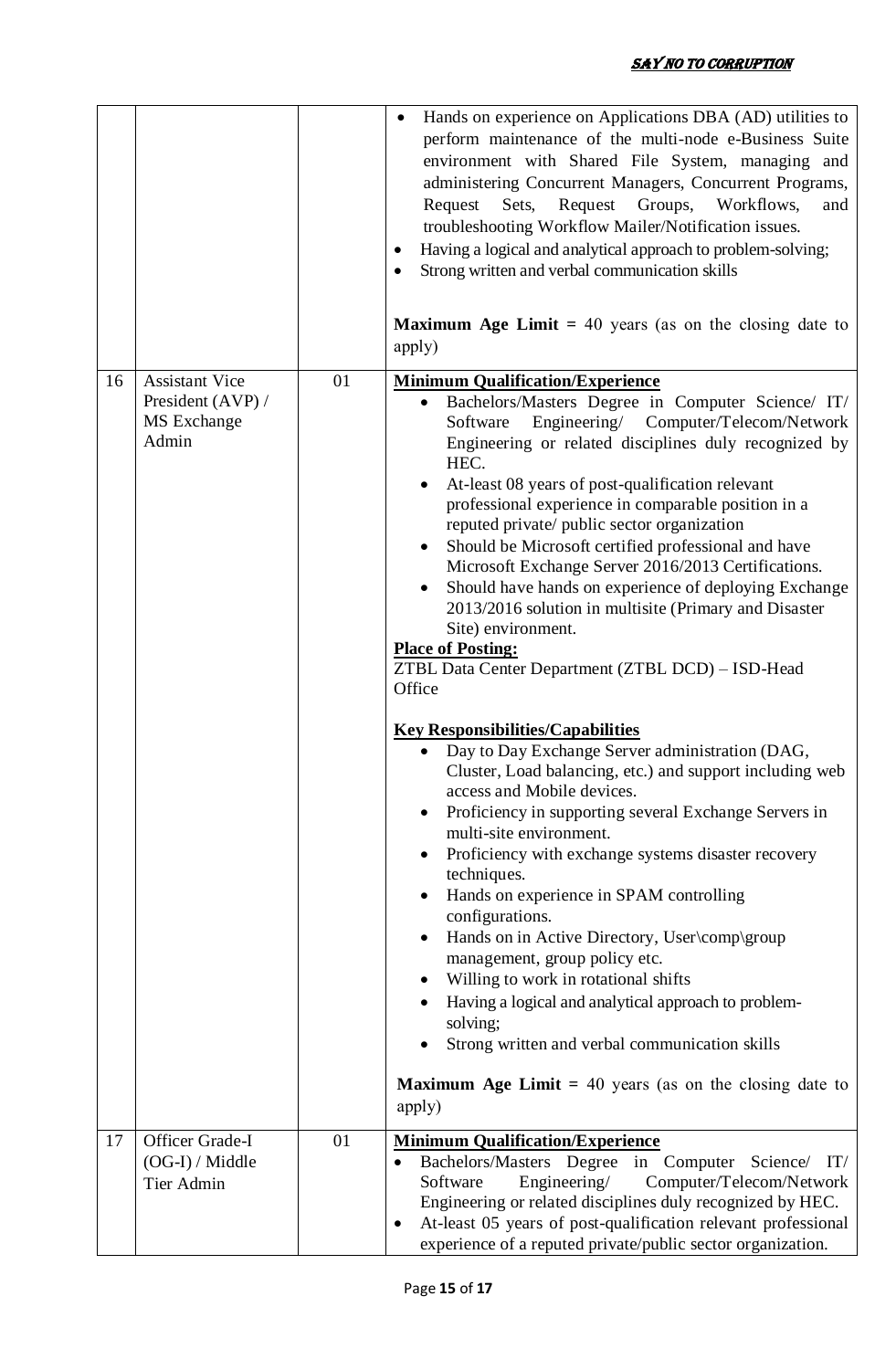|    |                                                  |    | <b>Place of Posting:</b><br>ZTBL Data Center Department (ZTBL DCD) - Head Office<br><b>Key Responsibilities/Capabilities</b><br>Must have in-depth knowledge of Oracle Weblogic Server<br>12c or above architecture.<br>Hands on experience on Installing and configuring weblogic<br>server, domains and clusters on multi-sites (Primary & DR<br>Site)<br>Must have experience on monitoring, performance tuning,<br>$\bullet$<br>troubleshooting logs and automation scripts.<br>Must have knowledge of utilities like WebLogic.Admin,<br>$\bullet$<br>WebLogic.Deployer etc.<br>Have knowledge of deploying applications developed in<br>$\bullet$<br>Oracle Forms & Reports, JAR, WAR, and EAR files in<br>clustered environment.<br>Must have knowledge of Configuring of LDAP and Security<br>$\bullet$<br>realms, creating security roles, group policy,<br>user<br>authentication, auditing and authorization.<br>Upgradation of WebLogic servers in development, testing<br>$\bullet$<br>and production environment and applying patch and service<br>packs.<br>Ability to write clear and concise documentation for<br>standard operating procedures.<br>Willing to work in rotational shifts<br>٠<br>Strong written and verbal communication skills<br>٠<br><b>Maximum Age Limit</b> = $35$ years (as on the closing date to |
|----|--------------------------------------------------|----|------------------------------------------------------------------------------------------------------------------------------------------------------------------------------------------------------------------------------------------------------------------------------------------------------------------------------------------------------------------------------------------------------------------------------------------------------------------------------------------------------------------------------------------------------------------------------------------------------------------------------------------------------------------------------------------------------------------------------------------------------------------------------------------------------------------------------------------------------------------------------------------------------------------------------------------------------------------------------------------------------------------------------------------------------------------------------------------------------------------------------------------------------------------------------------------------------------------------------------------------------------------------------------------------------------------------------------------|
| 18 | Officer Grade-II<br>(OG-II) / Oracle DB<br>Admin | 01 | apply)<br><b>Minimum Qualification/Experience</b><br>Bachelors/Masters Degree in Computer Science/ IT/<br>٠<br>Engineering/ Computer/Telecom/Network<br>Software<br>Engineering or related disciplines duly recognized by HEC.<br>At-least 03 years of post-qualification relevant professional<br>٠<br>experience of a reputed private/public sector organization.<br><b>Place of Posting:</b><br>ZTBL Data Center Department (ZTBL DCD) - ISD-Head<br>Office<br><b>Key Responsibilities/Capabilities</b><br>Must have oracle database certified associate or above.<br>Must have working experience with Oracle 12c or above<br>$\bullet$<br>database.<br>Must have experience with monitoring tools like Oracle<br>$\bullet$<br>Enterprise Manager, Toad, PL/SQL Developer etc.<br>Have strong commands on writing SQL and PL/SQL scripts.<br>٠<br>Daily administration of multi-site database environment.<br>٠<br>Must have knowledge of backup tools like RMAN etc.<br>$\bullet$<br>Monitor the database performance and replication across<br>$\bullet$<br>sites.<br>Working experience with MYSQL & MS SQL Server will<br>be an added.<br>Strong written and verbal communication skills                                                                                                                                         |